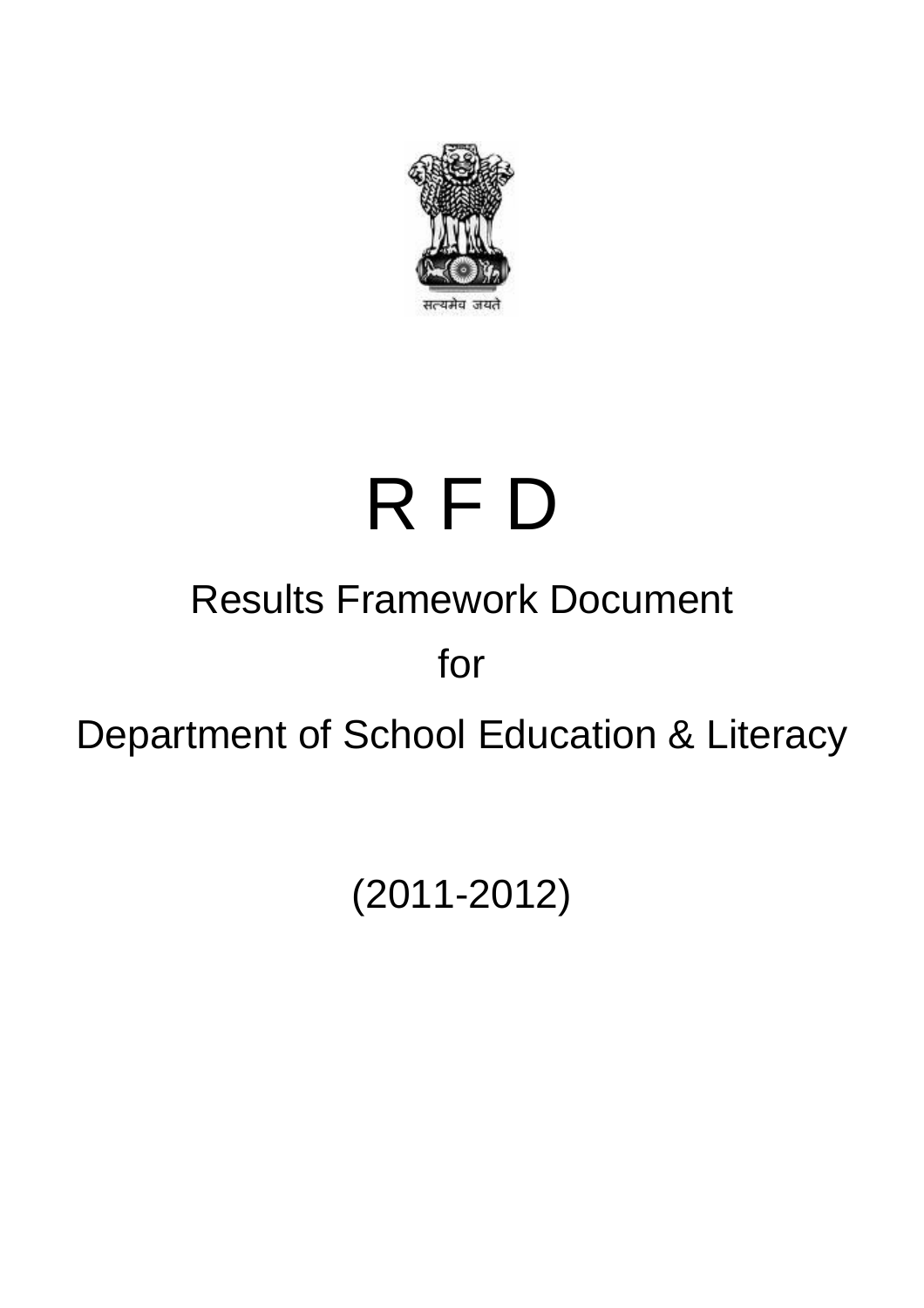#### Section 1: Vision, Mission, Objectives and Functions

| Vision                                                                               |
|--------------------------------------------------------------------------------------|
| To ensure education of equitable quality for all to fully harness the nation's human |
| potential.                                                                           |
| <b>Mission</b>                                                                       |

a. Reinforce the national and integrative character of education in partnership with States/UTs.

b. Improve quality and standards of school education and literacy towards building a society committed to Constitutional values.

c. Provide free and compulsory quality education to all children at elementary level as envisaged under the RTE Act, 2009.

- d. Universalise opportunities for quality secondary education.
- e. Establish a fully literate society.

#### **Objectives**

- 1 i) Access: Expansion of quality school and adult education.
- 2 ii) Equity: Inclusion of disadvantaged groups and weaker sections
- 3 iii) Quality: Improving standards of education.
- 4 iv) Policy, institutional and systemic reforms.
- 5 v) Formulating policy and carrying out institutional and systemic reforms.

#### **Functions**

- i) To formulate and implement policies and programmes for elementary education, secondary education, literacy and continuing education for adults 1
- 2 ii) To set up programmatic structures for administration, fund devolution and monitoring of schemes and programmes of the Department
- iii) To develop mechanisms for coordination, consultation and monitoring of performance of the State/UT Governments in respect of the various programmes and schemes of the Department 3
- 4 iv) To fulfil international commitments relating to Education For All (EFA) and Millennium Development Goals (MDG)
- v) To monitor the functioning of subordinate/autonomous bodies/organizations: Directorate of Adult Education, Kendriya Vidyalaya Sangathan, Navodaya Vidyalaya Samiti, Central Board of Secondary Education, National Institute of Open Schooling, Central Tibetan School Administration, National Council for Teacher Education, National Bal Bhawan and the 5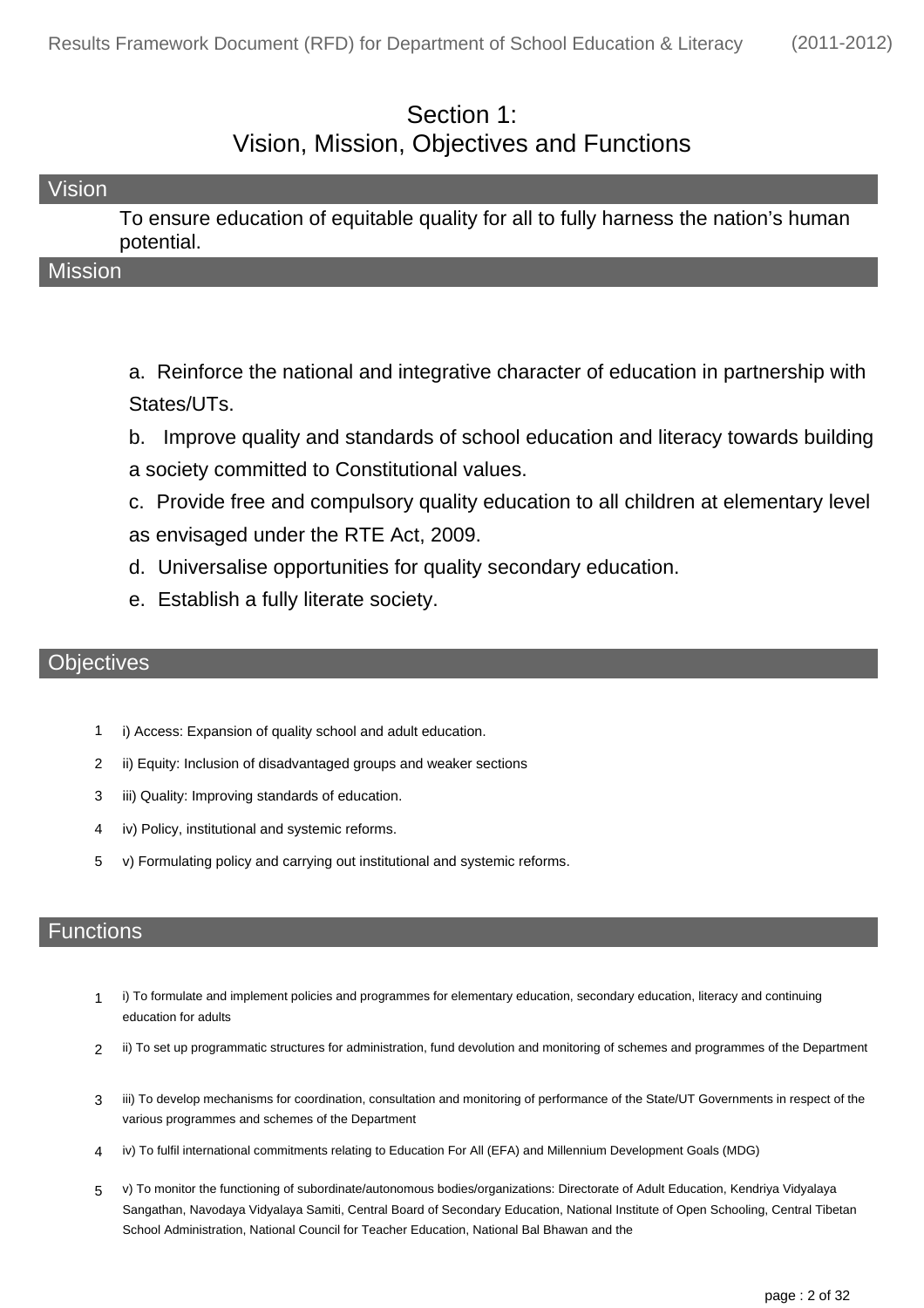#### Section 1: Vision, Mission, Objectives and Functions

National Council for Educational Research and Training

- 6 ii) To set up programmatic structures for administration, fund devolution and monitoring of schemes and programmes of the Department
- iii) To develop mechanisms for coordination, consultation and monitoring of performance of the State/UT Governments in respect of the various programmes and schemes of the Department 7
- 8 iv) To fulfil international commitments relating to Education For All (EFA) and Millennium Development Goals (MDG)
- v) To monitor the functioning of subordinate/autonomous bodies/organizations: Directorate of Adult Education, Kendriya Vidyalaya Sangathan, Navodaya Vidyalaya Samiti, v) Central Board of Secondary Education, National Institute of Open Schooling, Central Tibetan School Administration, National Council for Teacher Education, National Bal Bhawan and the National Council for Educational Research and Training 9
- 10 Entering into RFD with above mentioned organizations.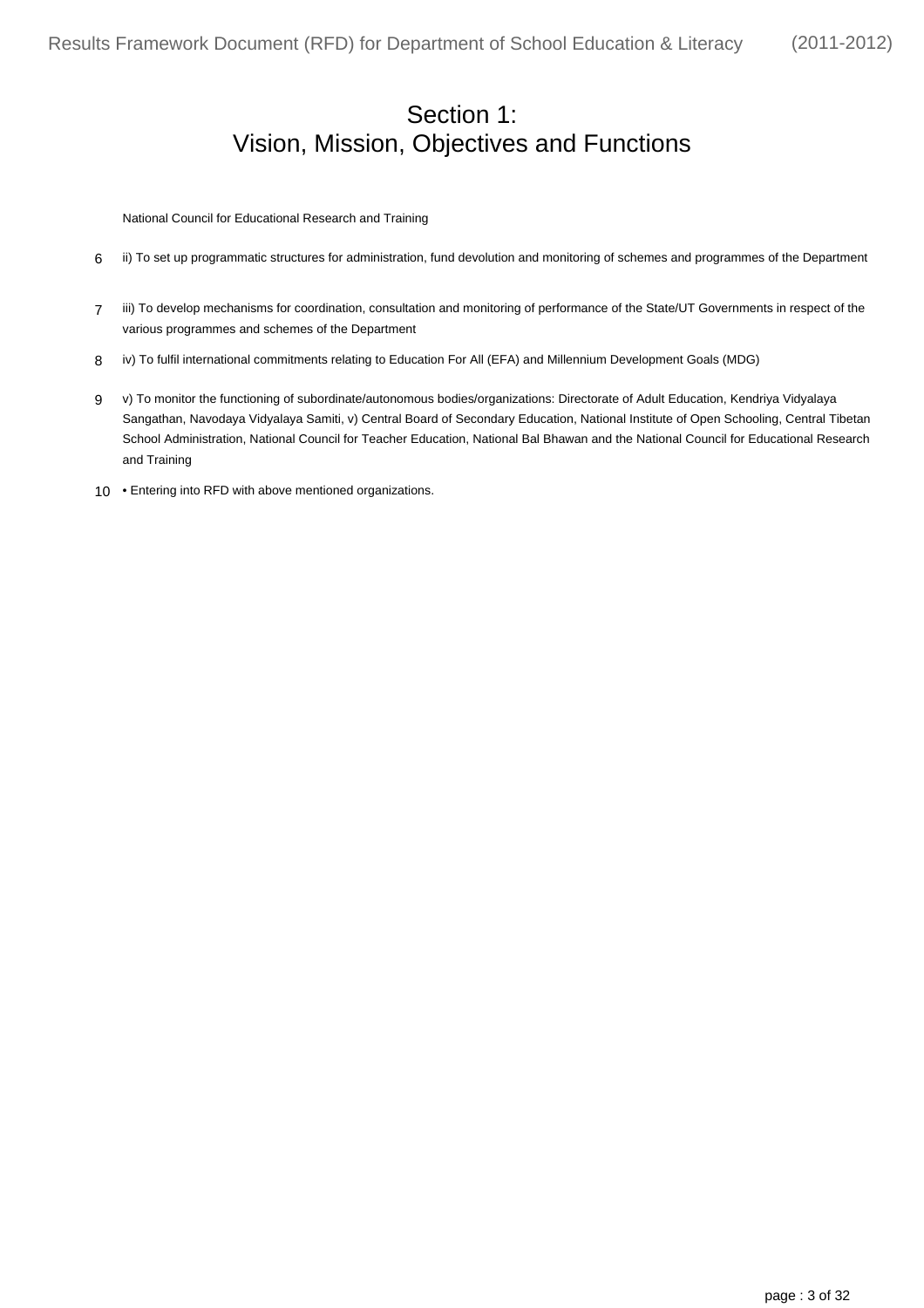|                                                                          |        |                                                                  |         |                                                                                  |                   |        |           |          | Target / Criteria Value |        |        |
|--------------------------------------------------------------------------|--------|------------------------------------------------------------------|---------|----------------------------------------------------------------------------------|-------------------|--------|-----------|----------|-------------------------|--------|--------|
| Objective                                                                | Weight | Action                                                           |         | <b>Success Indicator</b>                                                         | Unit              | Weight | Excellent | VeryGood | Good                    | Fair   | Poor   |
|                                                                          |        |                                                                  |         |                                                                                  |                   |        | 100%      | 90%      | 80%                     | 70%    | 60%    |
| [1] i) Access: Expansion of quality school and<br>adult education.       | 21.00  | Opening of schools /<br>[1.1]<br>centres.                        |         | [1.1.1] i) Construction of<br>primary schools                                    | No.               | 1.01   | 550       | 500      | 400                     | 350    | 300    |
|                                                                          |        |                                                                  |         | [1.1.2] ii) Construction of<br>primary schools                                   | No.               | 3.00   | 2100      | 2000     | 1900                    | 1800   | 1700   |
|                                                                          |        |                                                                  |         | [1.1.3] iii) Approval of new<br>secondary schools.                               | No.               | 3.00   | 3000      | 2700     | 2400                    | 2100   | 1800   |
|                                                                          |        | [1.2] Opening / upgradation of<br><b>Adult Education Centres</b> |         | [1.2.1] Setting up of new<br><b>Adult Education</b><br>Centres                   | No.               | 3.00   | 30000     | 27000    | 24000                   | 20000  | 15000  |
|                                                                          |        |                                                                  |         | [1.2.2] Renewal of old Adult No.<br><b>Education Centres</b>                     |                   | 1.01   | 25000     | 22000    | 20000                   | 18000  | 15000  |
|                                                                          |        | [1.3] Starting of adult literacy<br>classes                      |         | [1.3.1] Starting of classes<br>by September 2011                                 | No. of<br>batches | 2.00   | 80000     | 72000    | 64000                   | 50000  | 40000  |
|                                                                          |        | [1.4] Improvement of<br>infrastructure                           |         | [1.4.1] Construction of<br>additional<br>classrooms<br>(elementary)              | No.               | 3.00   | 200000    | 180000   | 160000                  | 140000 | 120000 |
|                                                                          |        |                                                                  |         | [1.4.2] Construction of<br>Kitchen-cum-stores<br>in Elementary<br>Schools        | No.               | 3.00   | 75000     | 67500    | 60000                   | 52500  | 45000  |
|                                                                          |        |                                                                  |         | [1.4.3] Procurement of<br>kitchen devices in<br><b>Elementary Schools</b>        | No.<br>procured   | 1.97   | 70000     | 63000    | 56000                   | 49000  | 42000  |
| [2] ii) Equity: Inclusion of disadvantaged groups<br>and weaker sections | 18.00  | [2.1] Girls' Education                                           | [2.1.1] | Girls enrolled in<br>KGBV against total<br>KGBV capacity (old)                   | %                 | 2.00   | 100       | 90       | 85                      | 80     | 75     |
|                                                                          |        |                                                                  |         | [2.1.2] Girls enrolled in<br>KGBV against total<br><b>KGBV capacity</b><br>(new) | %                 | 1.00   | 70        | 65       | 60                      | 57.5   | 55     |
|                                                                          |        |                                                                  |         | [2.1.3] Approval of girls<br>hostels at                                          | No. of<br>hostels | 2.00   | 500       | 450      | 400                     | 350    | 300    |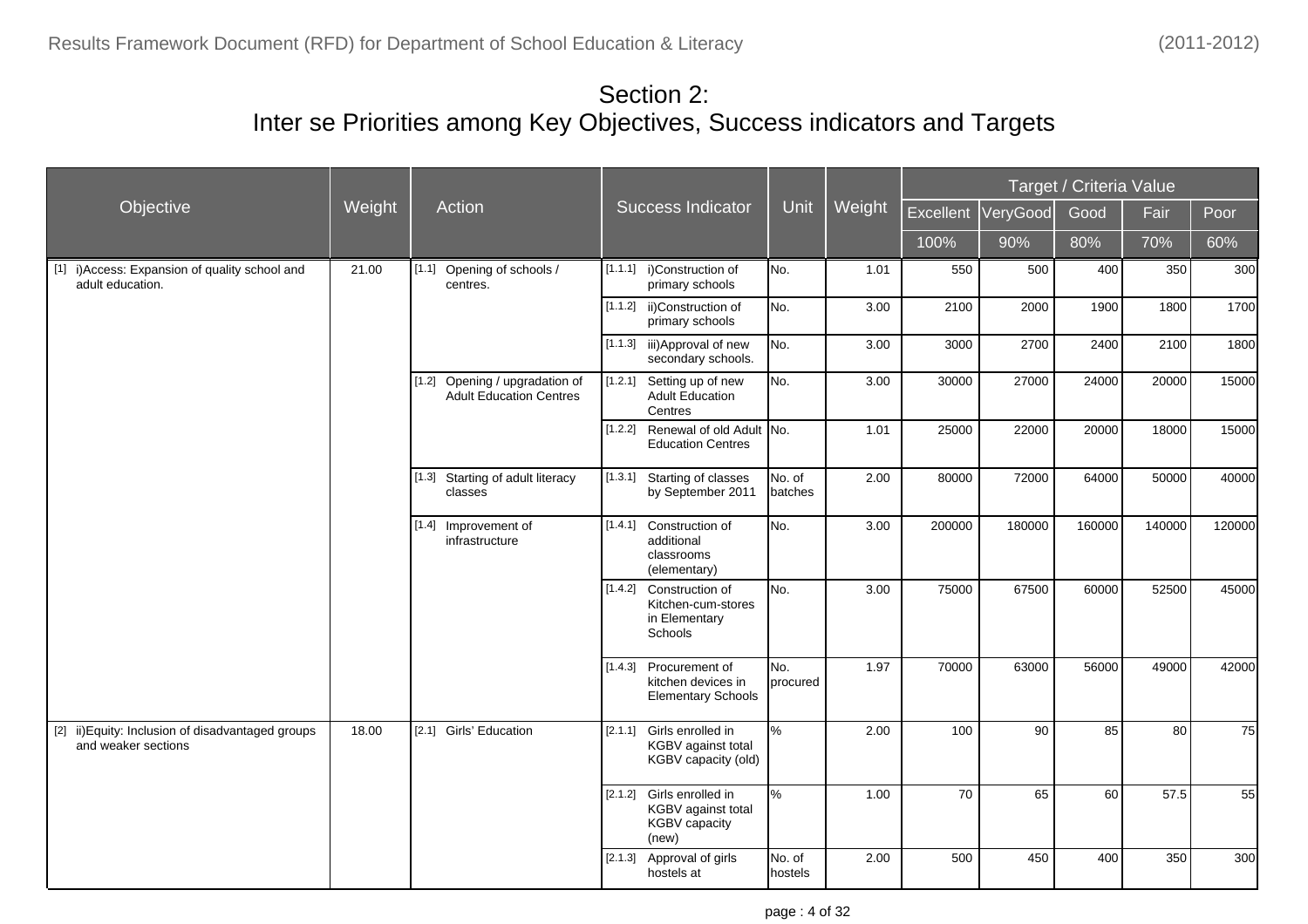|                                                     |        |                                                                 |         |                                                                                                                          |                                    |        |           |          | Target / Criteria Value |       |       |
|-----------------------------------------------------|--------|-----------------------------------------------------------------|---------|--------------------------------------------------------------------------------------------------------------------------|------------------------------------|--------|-----------|----------|-------------------------|-------|-------|
| Objective                                           | Weight | Action                                                          |         | <b>Success Indicator</b>                                                                                                 | Unit                               | Weight | Excellent | VeryGood | Good                    | Fair  | Poor  |
|                                                     |        |                                                                 |         |                                                                                                                          |                                    |        | 100%      | 90%      | 80%                     | 70%   | 60%   |
|                                                     |        |                                                                 |         | secondary level                                                                                                          |                                    |        |           |          |                         |       |       |
|                                                     |        | [2.2] Support to disadvantaged<br>population                    | [2.2.1] | Share of SC children<br>enrolled in<br>elementary schools                                                                | $%$ of<br>School<br>enrolme<br>Int | 1.00   | 19.9      | 19.8     | 19.7                    | 19.6  | 19.5  |
|                                                     |        |                                                                 |         | [2.2.2] Share of ST children<br>enrolled in<br>elementary schools                                                        | $%$ of<br>School<br>enrolme<br>Int | 1.00   | 10.9      | 10.8     | 10.7                    | 10.6  | 10.5  |
|                                                     |        | [2.3] Provision of Mid Day Meal<br>to Schools                   | [2.3.1] | Sanction of funds to<br>State/UT<br>Governments                                                                          | Rs. in<br>crores                   | 2.00   | 9965      | 9500     | 8304                    | 7785  | 6228  |
|                                                     |        | Inclusive education for<br>[2.4]<br>children with special needs | [2.4.1] | Coverage of<br>disabled children<br>studying in Govt.<br>and Govt. aided<br>secondary and<br>higher secondary<br>schools | No. of<br>disabled<br>children     | 2.00   | 100000    | 90000    | 80000                   | 70000 | 60000 |
|                                                     |        | [2.5] Increased coverage under<br>Saakshar Bharat               |         | [2.5.1] Operationalisation of<br>programme in low<br>female literacy<br>districts                                        | No. of<br>additiona<br>l districts | 3.00   | 100       | 80       | 60                      | 50    | 40    |
|                                                     |        |                                                                 |         | [2.5.2] Survey and<br>identification of<br>potential adult<br>learners                                                   | INo. of<br>llearners<br>(in crore) | 2.00   | 1.20      | 1.00     | 0.80                    | 0.60  | 0.50  |
|                                                     |        | [2.6] Skill Development                                         |         | [2.6.1] Coverage of<br>learners under skill<br>development<br>programme                                                  | No. of<br>learners<br>(in lakh)    | 2.00   | 4.40      | 4.00     | 3.50                    | 3.00  | 2.50  |
| [3] iii) Quality: Improving standards of education. | 27.00  | [3.1] 1 Additional teachers at<br>elementary level              | [3.1.1] | Recruitment of<br>Teachers under<br><b>SSA</b>                                                                           | INo.                               | 3.00   | 150000    | 130000   | 110000                  | 90000 | 75000 |
|                                                     |        | [3.2] Pre-service teacher training [3.2.1]                      |         | Release of funds to<br>Govt. teacher<br>training Institutes.                                                             | Rs. In<br>(Crore)                  | 2.00   | 400       | 360      | 320                     | 280   | 240   |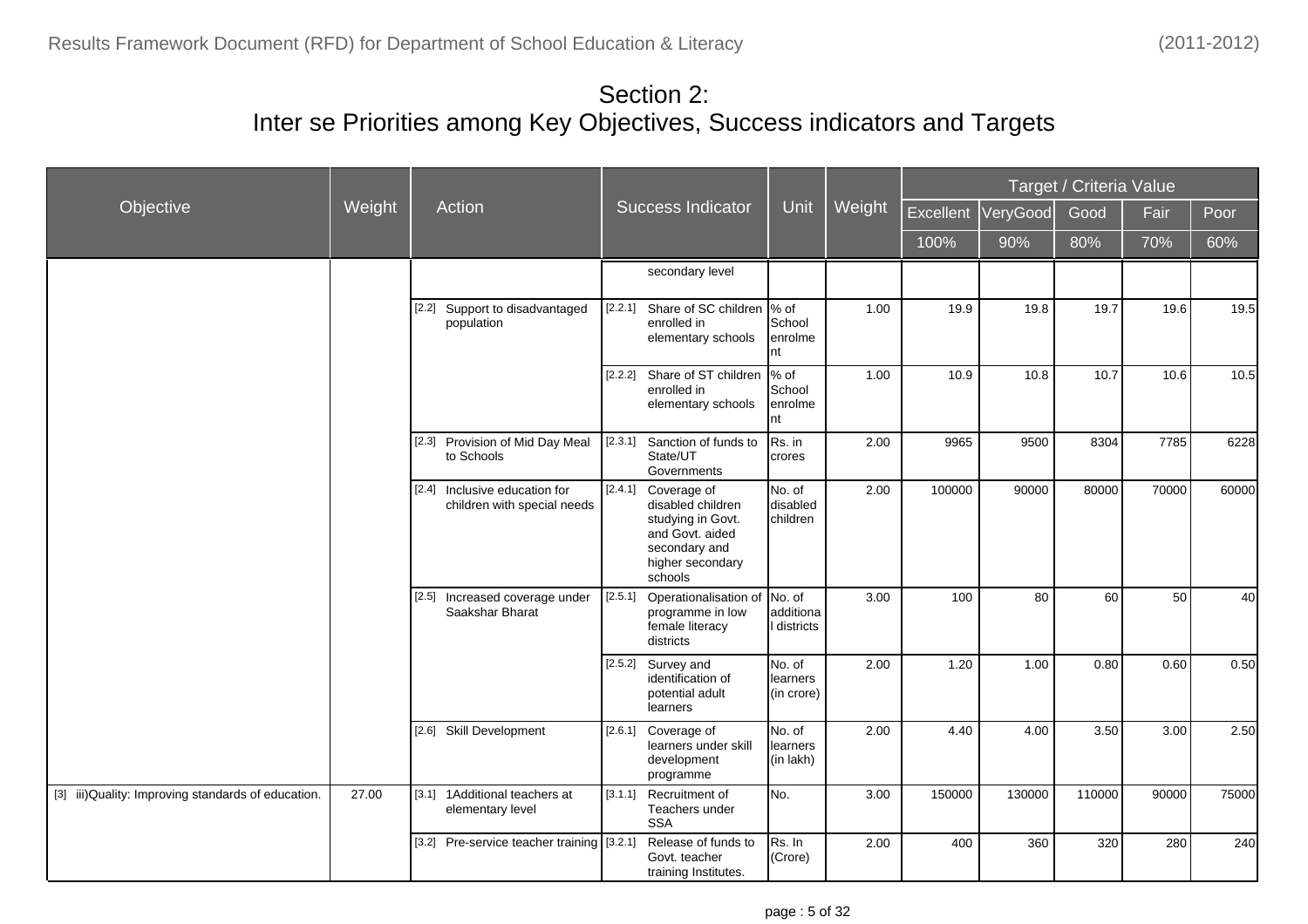|           |        |                                                                                                               |         |                                                                                                         |                                              |        |            |                                             | Target / Criteria Value |                |              |
|-----------|--------|---------------------------------------------------------------------------------------------------------------|---------|---------------------------------------------------------------------------------------------------------|----------------------------------------------|--------|------------|---------------------------------------------|-------------------------|----------------|--------------|
| Objective | Weight | Action                                                                                                        |         | <b>Success Indicator</b>                                                                                | <b>Unit</b>                                  | Weight | Excellent  | VeryGood                                    | Good                    | Fair           | Poor         |
|           |        |                                                                                                               |         |                                                                                                         |                                              |        | 100%       | 90%                                         | 80%                     | 70%            | 60%          |
|           |        | [3.3] In-service teacher training                                                                             |         | [3.3.1] Elementary teachers No. (in<br>to be trained                                                    | lakhs)                                       | 2.00   | 40         | 38                                          | 36                      | 34             | 32           |
|           |        |                                                                                                               |         | [3.3.2] Secondary teachers<br>to be trained                                                             | No. (in<br>lakhs)                            | 2.00   | 2          | 1.8                                         | 1.6                     | 1.5            | 1.4          |
|           |        |                                                                                                               |         | $[3.3.3]$ Training of<br>Principals and<br><b>Headmasters</b>                                           | No. of<br>Principal<br>s/<br>Headma<br>sters | 2.00   | 20000      | 18000                                       | 16000                   | 14000          | 12000        |
|           |        |                                                                                                               |         | [3.3.4] Training of CBSE<br>teachers in<br>Continuous and<br>Comprehensive<br><b>Evaluation methods</b> | No. of<br><b>Iteachers</b>                   | 2.00   | 50000      | 45000                                       | 40000                   | 35000          | 30000        |
|           |        | [3.4] Six months special<br>programme on Elementary<br>Education                                              |         | [3.4.1] Circulation of Model<br>Syllabi                                                                 | Date                                         | 1.00   | 30/06/2011 | 15/07/2011 31/07/2011 15/08/2011 31/08/2011 |                         |                |              |
|           |        | [3.5] Development of strategy for [3.5.1]<br>training of untrained<br>teachers                                |         | Dissemination of<br>strategy                                                                            | Date                                         | 1.00   | 30/09/2011 | 15/10/2011 31/10/2011 15/11/2011 30/11/2011 |                         |                |              |
|           |        | [3.6] Training of Key Resource<br>Persons/ Master Trainers<br>and Volunteer Teachers<br>under Saakshar Bharat |         | [3.6.1] Training of Key<br><b>Resource Persons</b><br>(KRPs)/ Master<br>Trainers (MTs)                  | No.                                          | 2.00   | 40000      | 32000                                       | 24000                   | 20000          | 16000        |
|           |        |                                                                                                               |         | [3.6.2] Training of Voluntary No.<br>Teachers (VTs)                                                     |                                              | 2.00   | 1.5        | 1.2                                         | 0.9                     | 0.75           | 0.60         |
|           |        | <b>Upgrading Adult Education</b><br>$[3.7]$<br>Centres (AECs)                                                 | [3.7.1] | Setting-up of model<br><b>AECs</b>                                                                      | No.                                          | 1.00   | 100        | 80                                          | 60                      | 50             | 40           |
|           |        | [3.8] Pedagogical support to<br><b>Adult Education Centres</b>                                                | [3.8.1] | Approval for new<br><b>SRCs</b>                                                                         | No.                                          | 1.00   | 5          | $\overline{4}$                              | 3                       | $\overline{2}$ | $\mathbf{1}$ |
|           |        | [3.9] Establishment of Model<br>Schools as benchmark of<br>excellence                                         | [3.9.1] | Approval of Model<br>Schools                                                                            | No.                                          | 2.00   | 750        | 700                                         | 650                     | 600            | 550          |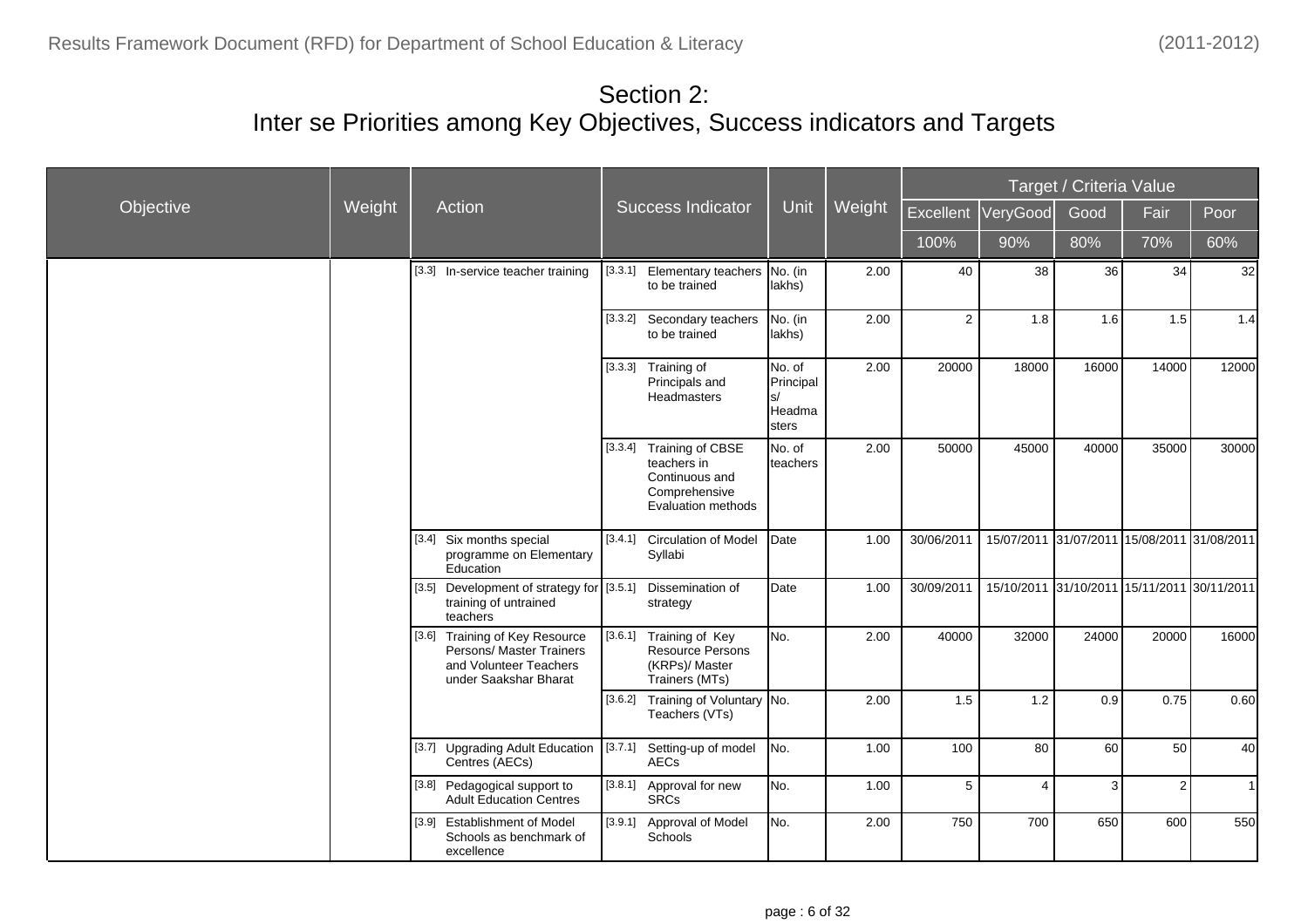|                                                                                   |        |                                                                                      |                                                                              |                      |        |            |                                             | Target / Criteria Value |                       |                |
|-----------------------------------------------------------------------------------|--------|--------------------------------------------------------------------------------------|------------------------------------------------------------------------------|----------------------|--------|------------|---------------------------------------------|-------------------------|-----------------------|----------------|
| Objective                                                                         | Weight | Action                                                                               | <b>Success Indicator</b>                                                     | Unit                 | Weight | Excellent  | VeryGood                                    | Good                    | Fair                  | Poor           |
|                                                                                   |        |                                                                                      |                                                                              |                      |        | 100%       | 90%                                         | 80%                     | 70%                   | 60%            |
|                                                                                   |        | [3.10] ICT-enablement of<br>Secondary Schools                                        | [3.10.1] Approval for<br>coverage of schools                                 | No.                  | 2.00   | 7500       | 6750                                        | 6000                    | 5250                  | 4500           |
|                                                                                   |        | [3.11] Assessment of learners<br>under Saakshar Bharat                               | [3.11.1] First round of<br>assessment of<br>learners by<br>September 8, 2011 | No. of<br>ldistricts | 1.00   | 100        | 90                                          | 60                      | 50                    | 40             |
|                                                                                   |        |                                                                                      | [3.11.2] Second round of<br>assessment of<br>learners by March<br>31, 2012   | No. of<br>districts  | 1.00   | 100        | 90                                          | 60                      | 50                    | 40             |
| [4] v) Formulating policy and carrying out<br>institutional and systemic reforms. | 19.00  | [4.1] Introducing a unified<br>system of data in<br>elementary education             | [4.1.1] Integrating DISE<br>and SES systems                                  | No. of<br>States     | 2.00   | 6          | 5                                           |                         | 3 <sup>1</sup>        | $\overline{2}$ |
|                                                                                   |        | [4.2] Restructuring Teacher<br><b>Education Scheme</b>                               | [4.2.1]<br>Approval for the<br>revision of the<br>scheme                     | Date                 | 1.00   | 30/09/2011 | 15/10/2011 31/10/2011                       |                         | 15/11/2011 30/11/2011 |                |
|                                                                                   |        | <b>Curriculum Framework for</b><br>[4.3]<br><b>Adult Literacy</b>                    | [4.3.1] Finalisation                                                         | Date                 | 2.00   | 31/01/2012 | 15/02/2012 29/02/2012 15/03/2012 31/03/2012 |                         |                       |                |
|                                                                                   |        | [4.4]<br>Programme Management<br>1. Approval of SSA<br>AWP&B 2011-12                 | [4.4.1]<br>Completion of PAB<br>meeting of all<br>States/ UTs                | Date                 | 2.00   | 25/05/2011 | 31/05/2011 10/06/2011 15/06/2011 30/06/2011 |                         |                       |                |
|                                                                                   |        | [4.5] Approval of MDM AWP&B<br>2011-12                                               | [4.5.1] Completion of PAB<br>meeting of all<br>States/UTs                    | Date                 | 2.00   | 31/05/2011 | 05/06/2011 10/06/2011 15/06/2011 30/06/2011 |                         |                       |                |
|                                                                                   |        | [4.6] Approval of Annual Plan<br>proposals under RMSA                                | [4.6.1] Completion of PAB<br>meeting of all<br>States/UTs                    | Date                 | 2.00   | 15/08/2011 | 20/08/2011 30/08/2011                       |                         | 10/09/2011 20/09/2011 |                |
|                                                                                   |        | [4.7] Development of web portal<br>with integration of IVRS for<br><b>MDM</b>        | [4.7.1]<br>Commissioning of<br>web portal for use                            | Date                 | 2.00   | 31/12/2011 | 15/01/2012 31/01/2012 15/02/2012 31/03/2012 |                         |                       |                |
|                                                                                   |        | [4.8] Review Missions for MDM                                                        | [4.8.1] Visit of Review<br><b>Missions</b>                                   | No. of<br>States     | 1.00   | 8          | $\overline{7}$                              | 6                       | 5                     | $\overline{4}$ |
|                                                                                   |        | [4.9] Establishing of banking and [4.9.1]<br>fund flow system for<br>Saakshar Bharat | Opening of<br>Subsidiary Bank<br>Accounts                                    | No. of<br>Account    | 2.00   | 60000      | 48000                                       | 36000                   | 30000                 | 24000          |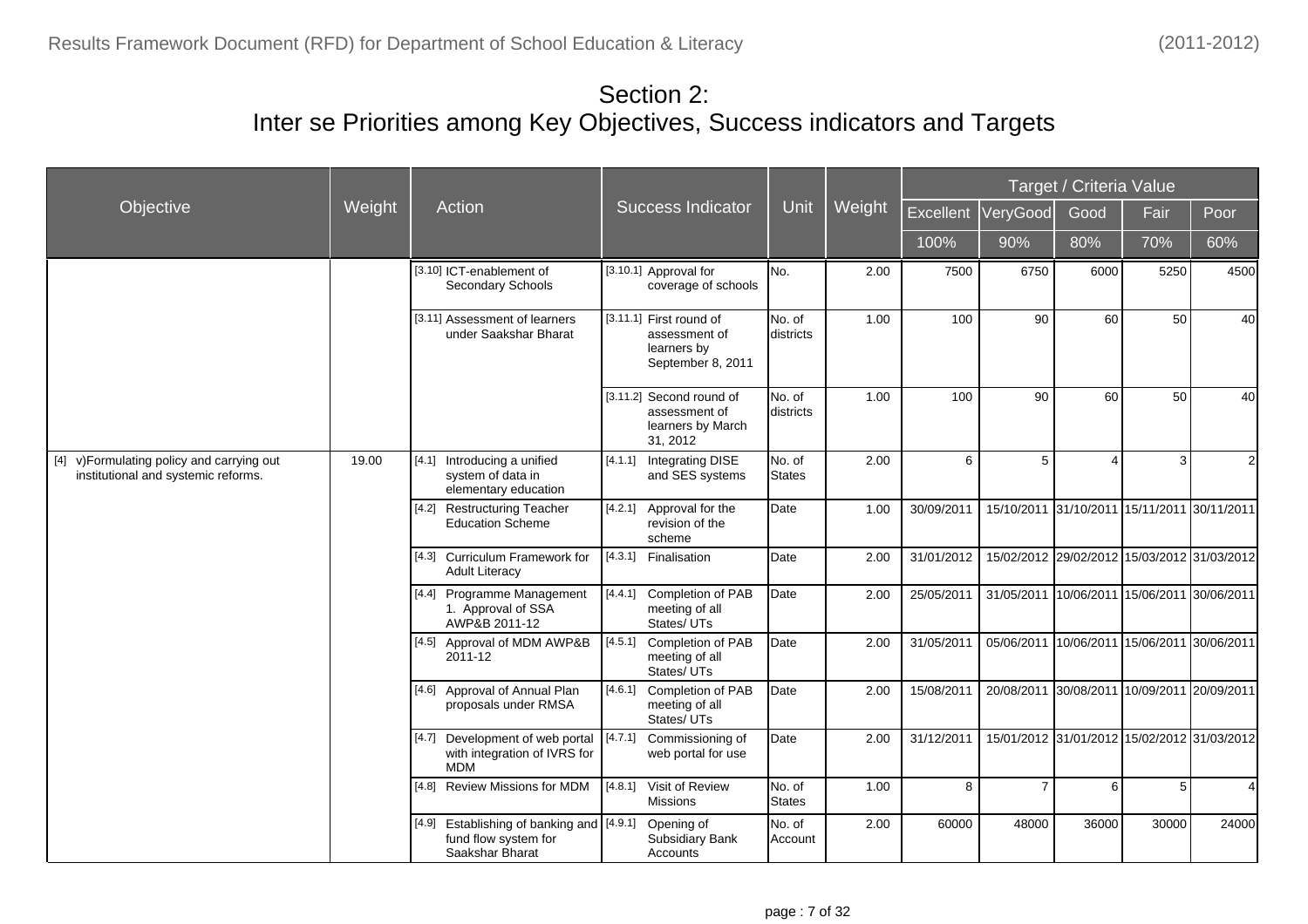|                                                                                                  |        |                                                                                                                                   |                                                                                                                           |                   |        |            |                                             | Target / Criteria Value |                       |      |
|--------------------------------------------------------------------------------------------------|--------|-----------------------------------------------------------------------------------------------------------------------------------|---------------------------------------------------------------------------------------------------------------------------|-------------------|--------|------------|---------------------------------------------|-------------------------|-----------------------|------|
| Objective                                                                                        | Weight | Action                                                                                                                            | <b>Success Indicator</b>                                                                                                  | Unit              | Weight | Excellent  | VeryGood                                    | Good                    | Fair                  | Poor |
|                                                                                                  |        |                                                                                                                                   |                                                                                                                           |                   |        | 100%       | 90%                                         | 80%                     | 70%                   | 60%  |
|                                                                                                  |        | [4.10] Process evaluation of<br>Saakshar Bharat by third<br>party                                                                 | [4.10.1] Submission of report Date<br>to MHRD                                                                             |                   | 1.00   | 15/02/2012 | 29/02/2012 10/03/2012 20/03/2012 31/03/2012 |                         |                       |      |
|                                                                                                  |        | [4.11] E-learning under Saakshar<br><b>Bharat</b>                                                                                 | [4.11.1] Providing ICT<br>infrastructure in<br>SRCs and JSSs                                                              | No. of<br>Centres | 2.00   | 80         | 64                                          | 48                      | 40                    | 32   |
| Efficient Functioning of the RFD System                                                          | 3.00   | Timely submission of Draft for<br>Approval                                                                                        | On-time submission                                                                                                        | <b>D</b> ate      | 2.00   | 07/03/2011 | 08/03/2011 09/03/2011                       |                         | 10/03/2011 11/03/2011 |      |
|                                                                                                  |        | Timely submission of Results                                                                                                      | On-time submission                                                                                                        | Date              | 1.00   | 01/05/2012 | 03/05/2012 04/05/2012 05/05/2012 06/05/2012 |                         |                       |      |
| Improving Internal Efficiency /<br>responsiveness / service delivery of Ministry<br>/ Department | 10.00  | Identify and Implement 3 major<br>recommendations of ARC II<br>relevant to the department                                         | Finalize 3 major<br>recommendations of ARC II<br>relevant to the department                                               | Date              | 2.00   | 10/12/2012 | 15/12/2012 20/12/2012 24/12/2012 31/12/2012 |                         |                       |      |
|                                                                                                  |        | Identify potential areas of<br>corruption related to<br>departmental activities and<br>develop an action plan to<br>mitigate them | Finalize an action plan to<br>mitigate potential areas of<br>corruption.                                                  | Date              | 2.00   | 10/12/2012 | 15/12/2012 20/12/2012 24/12/2012 31/12/2012 |                         |                       |      |
|                                                                                                  |        | Develop an action plan for e-<br>office Implementation in the<br>department / ministry                                            | Finalize an action plan for e- Date<br>office                                                                             |                   | 2.00   | 10/12/2012 | 15/12/2012 20/12/2012 24/12/2012 31/12/2012 |                         |                       |      |
|                                                                                                  |        | Develop an action plan to<br>implement ISO 9001 certification                                                                     | Finalize an action plan to<br>implement ISO 9001<br>certification                                                         | Date              | 2.00   | 10/12/2012 | 15/12/2012 20/12/2012 24/12/2012 31/12/2012 |                         |                       |      |
|                                                                                                  |        | Implementation of Sevottam                                                                                                        | Independent Audit of<br>Implementation of Citizen's<br>Charter                                                            | %                 | 1.00   | 100        | 95                                          | 90                      | 85                    | 80   |
|                                                                                                  |        |                                                                                                                                   | Independent Audit of<br>Implementation of<br><b>Grievance Redress</b><br>Mechanism                                        | %                 | 1.00   | 100        | 95                                          | 90                      | 85                    | 80   |
| Ensuring compliance to the Financial<br><b>Accountability Framework</b>                          | 2.00   | Timely submission of ATNS on<br>Audit paras of C&AG                                                                               | Percentage of ATNS<br>submitted within due date (<br>4 months) from date of<br>presentation of Report to<br>Parliament by | %                 | 0.50   | 100        | 90                                          | 80                      | 70                    | 60   |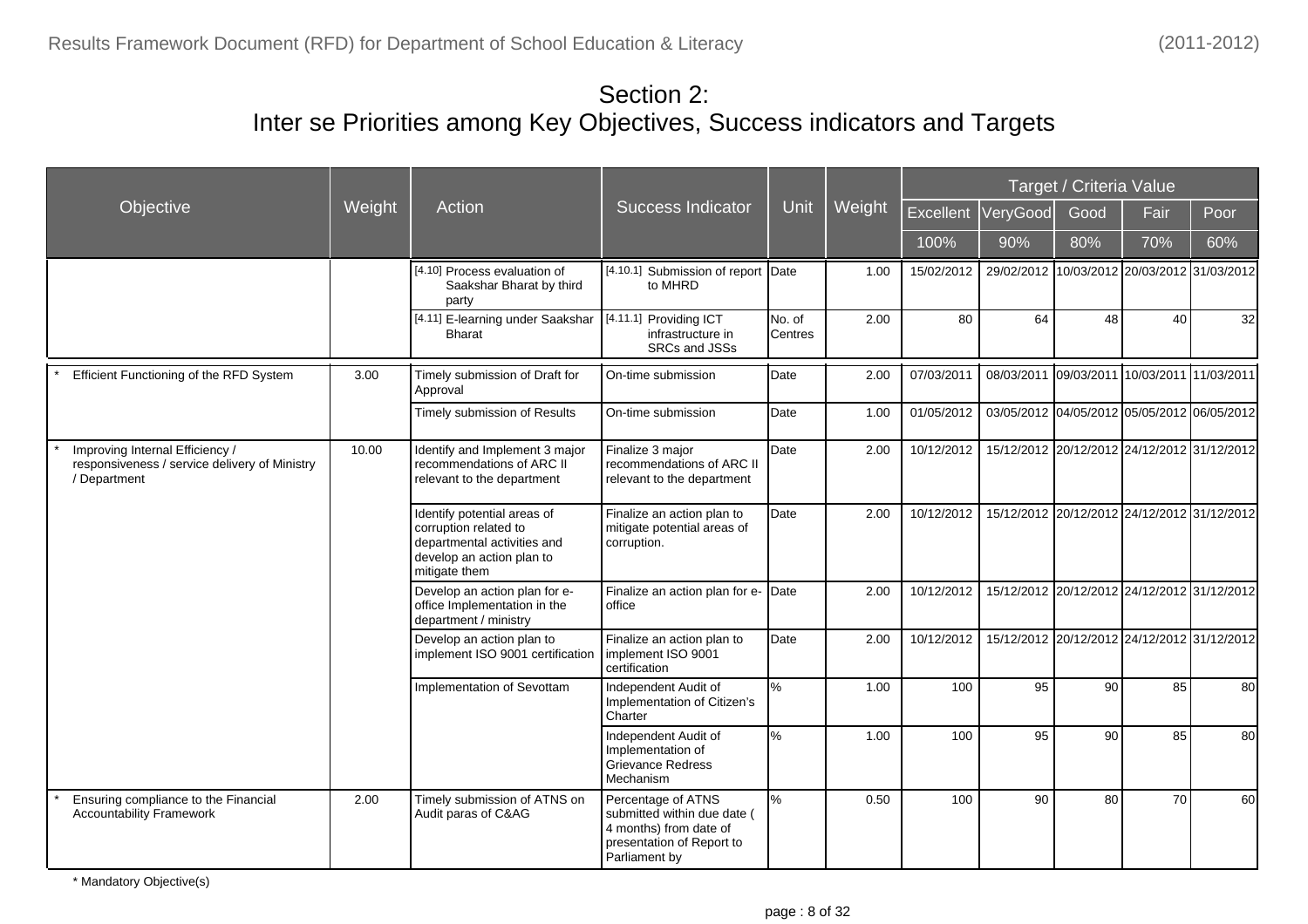|           |        |                                                                                                                  |                                                                                                                                                   |      |        | Target / Criteria Value |                    |      |      |      |  |
|-----------|--------|------------------------------------------------------------------------------------------------------------------|---------------------------------------------------------------------------------------------------------------------------------------------------|------|--------|-------------------------|--------------------|------|------|------|--|
| Objective | Weight | Action                                                                                                           | <b>Success Indicator</b>                                                                                                                          | Unit | Weight |                         | Excellent VeryGood | Good | Fair | Poor |  |
|           |        |                                                                                                                  |                                                                                                                                                   |      |        | 100%                    | 90%                | 80%  | 70%  | 60%  |  |
|           |        |                                                                                                                  | CAG during the year.                                                                                                                              |      |        |                         |                    |      |      |      |  |
|           |        | Timely submission of ATRs to<br>the PAC Sectt. on PAC Reports.                                                   | Percentage of ATRS<br>submitted within due date (<br>6 months) from date of<br>presentation of Report to<br>Parliament by PAC during<br>the year. | %    | 0.50   | 100                     | 90                 | 80   | 70   | 60   |  |
|           |        | Early disposal of pending ATNs<br>on Audit Paras of C&AG Reports<br>presented to Parliament before<br>31.3.2011. | Percentage of outstanding<br>ATNS disposed off during<br>the year.                                                                                | ℅    | 0.50   | 100                     | 90                 | 80   | 70   | 60   |  |
|           |        | Early disposal of pending ATRs<br>on PAC Reports presented to<br>Parliament before 31.3.2011                     | Percentage of outstanding<br>ATRS disposed off during<br>the year.                                                                                | ℅    | 0.50   | 100                     | 90                 | 80   | 70   | 60   |  |

\* Mandatory Objective(s)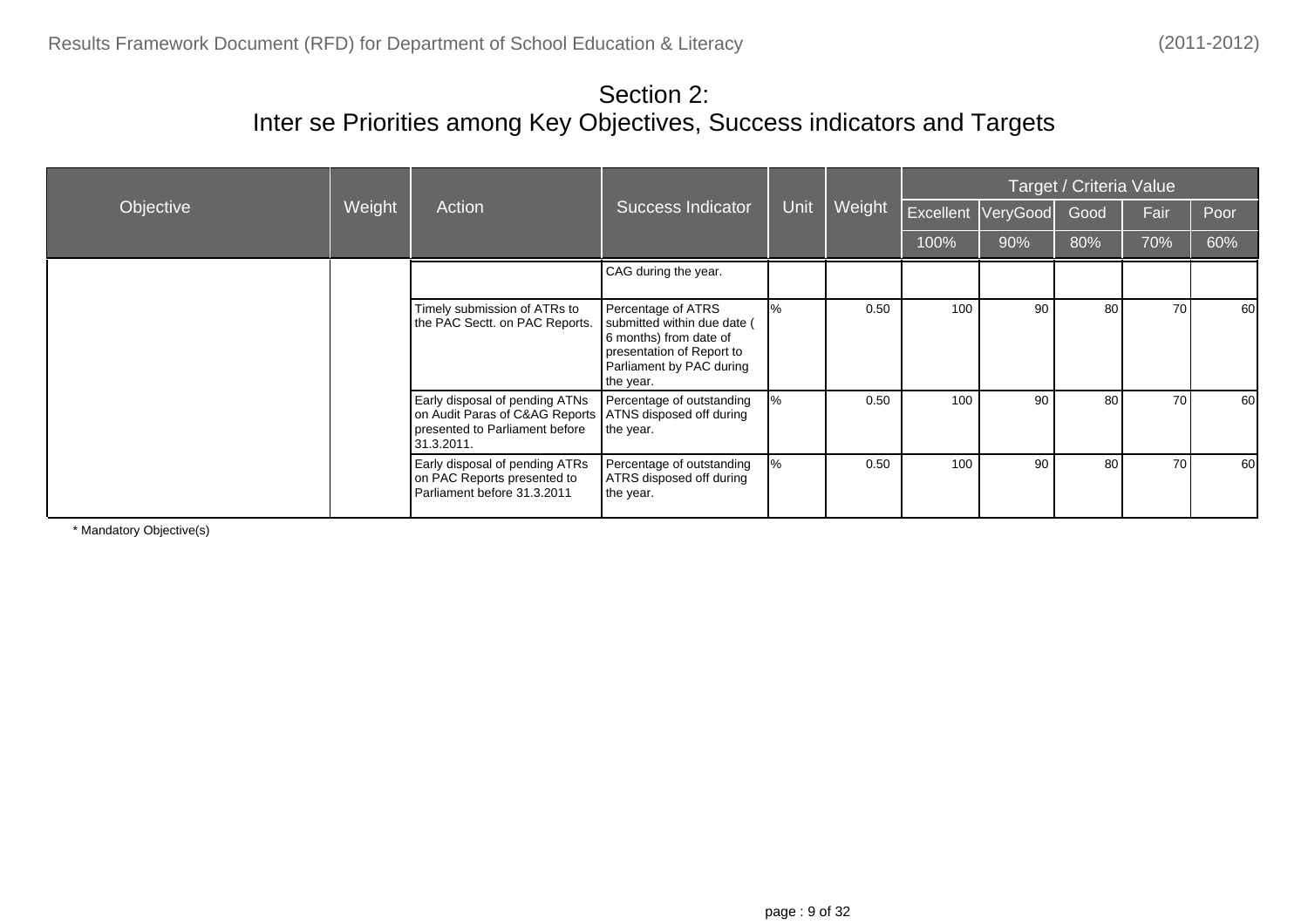## Section 3: Trend Values of the Success Indicators

| Objective                                                              | Action                                                     | <b>Success Indicator</b>                                       | Unit                          | <b>Actual Value</b><br>for<br>FY 09/10 | for<br>FY 10/11          | <b>Actual Value Target Value</b><br>for<br>FY 11/12 | Projected<br>Value for<br>FY 12/13 | Projected<br>Value for<br>FY 13/14 |
|------------------------------------------------------------------------|------------------------------------------------------------|----------------------------------------------------------------|-------------------------------|----------------------------------------|--------------------------|-----------------------------------------------------|------------------------------------|------------------------------------|
| i) Access: Expansion of quality school<br>1<br>and adult education.    | Opening of schools / centres.                              | i) Construction of primary<br>schools                          | No.                           | 7600                                   | 5658                     | 500                                                 | 500                                | 2000                               |
|                                                                        |                                                            | ii) Construction of primary<br>schools                         | No.                           | 12013                                  | 3870                     | 2000                                                | 500                                | 2000                               |
|                                                                        |                                                            | iii) Approval of new secondary<br>schools.                     | No.                           | $\overline{\phantom{a}}$               | 2000                     | 2700                                                | 3000                               | 3000                               |
|                                                                        | Opening / upgradation of Adult<br><b>Education Centres</b> | Setting up of new Adult<br><b>Education Centres</b>            | No.                           | 20                                     | 100                      | 27000                                               | 30000                              | 33000                              |
|                                                                        |                                                            | Renewal of old Adult<br><b>Education Centres</b>               | No.                           | 1000                                   | 45000                    | 22000                                               | $\mathbf{0}$                       | $\mathbf{0}$                       |
|                                                                        | Starting of adult literacy<br>classes                      | Starting of classes by<br>September 2011                       | No. of<br>batches             | Ξ.                                     | 60000                    | 72000                                               | 80000                              | 90000                              |
|                                                                        | Improvement of infrastructure                              | Construction of additional<br>classrooms (elementary)          | No.                           | 120000                                 | 141000                   | 180000                                              | 180000                             | 180000                             |
|                                                                        |                                                            | Construction of Kitchen-cum-<br>stores in Elementary Schools   | No.                           | $\overline{\phantom{a}}$               | 65000                    | 67500                                               | 75000                              | 75000                              |
|                                                                        |                                                            | Procurement of kitchen<br>devices in Elementary<br>Schools     | No.<br>procured               | $\overline{\phantom{a}}$               | Ξ.                       | 63000                                               | 70000                              | 70000                              |
| 2 ii) Equity: Inclusion of disadvantaged<br>groups and weaker sections | Girls' Education                                           | Girls enrolled in KGBV<br>against total KGBV capacity<br>(old) | $\frac{9}{6}$                 | 82.5                                   | 90.20                    | 90                                                  | 90                                 | 90                                 |
|                                                                        |                                                            | Girls enrolled in KGBV<br>against total KGBV capacity<br>(new) | $\frac{9}{6}$                 | $\mathbb{L}^{\mathbb{L}}$              | $\overline{\phantom{a}}$ | 65                                                  | 65                                 | 65                                 |
|                                                                        |                                                            | Approval of girls hostels at<br>secondary level                | No. of<br>hostels             | $\overline{a}$                         | 400                      | 450                                                 | 500                                | 500                                |
|                                                                        | Support to disadvantaged<br>population                     | Share of SC children enrolled<br>in elementary schools         | $%$ of<br>School<br>enrolment | 19.81                                  | 19.81                    | 19.8                                                | 19.8                               | 19.8                               |
|                                                                        |                                                            | Share of ST children enrolled<br>in elementary schools         | $%$ of<br>School<br>enrolmen  | 10.93                                  | 10.93                    | 10.8                                                | 10.8                               | 10.8                               |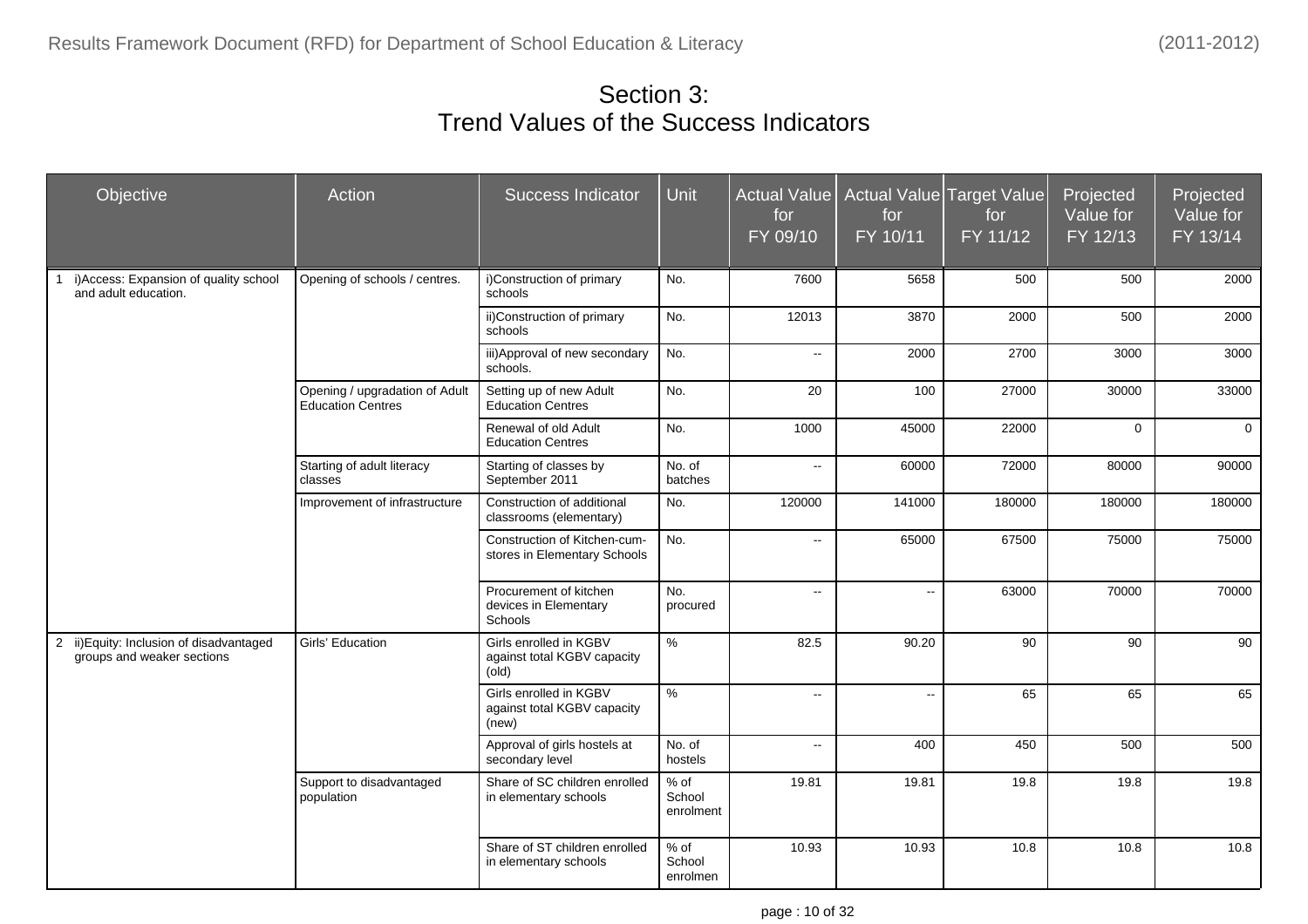Section 3: Trend Values of the Success Indicators

| Objective                                            | Action                                                 | <b>Success Indicator</b>                                                                                        | <b>Unit</b>                              | <b>Actual Value</b><br>for<br>FY 09/10 | for<br>FY 10/11 | Actual Value Target Value<br>for<br>FY 11/12 | Projected<br>Value for<br>FY 12/13 | Projected<br>Value for<br>FY 13/14 |
|------------------------------------------------------|--------------------------------------------------------|-----------------------------------------------------------------------------------------------------------------|------------------------------------------|----------------------------------------|-----------------|----------------------------------------------|------------------------------------|------------------------------------|
|                                                      |                                                        |                                                                                                                 | $\ddot{\phantom{1}}$                     |                                        |                 |                                              |                                    |                                    |
|                                                      | Provision of Mid Day Meal to<br>Schools                | Sanction of funds to State/UT<br>Governments                                                                    | Rs. in<br>crores                         | 6942.18                                | 9440.00         | 9500                                         | 12000                              | 14000                              |
|                                                      | Inclusive education for children<br>with special needs | Coverage of disabled children<br>studying in Govt. and Govt.<br>aided secondary and higher<br>secondary schools | No. of<br>disabled<br>children           | Ξ.                                     | Ξ.              | 90000                                        | 100000                             | 100000                             |
|                                                      | Increased coverage under<br>Saakshar Bharat            | Operationalisation of<br>programme in low female<br>literacy districts                                          | No. of<br>additional<br>districts        | 50                                     | 100             | 80                                           | 100                                | 77                                 |
|                                                      |                                                        | Survey and identification of<br>potential adult learners                                                        | No. of<br>learners<br>(in crore)         | 0.10                                   | 10000000        | 1.00                                         | 2.80                               | 2.00                               |
|                                                      | Skill Development                                      | Coverage of learners under<br>skill development programme                                                       | No. of<br>learners<br>(in lakh)          | 5.00                                   | 550000          | 4.00                                         | 3.00                               | 3.00                               |
| 3 iii) Quality: Improving standards of<br>education. | 1 Additional teachers at<br>elementary level           | <b>Recruitment of Teachers</b><br>under SSA                                                                     | No.                                      | 60000                                  | 83038           | 130000                                       | 130000                             | 130000                             |
|                                                      | Pre-service teacher training                           | Release of funds to Govt.<br>teacher training Institutes.                                                       | Rs. In<br>(Crore)                        | 326.13                                 | 400             | 360                                          | 1000                               | 1200                               |
|                                                      | In-service teacher training                            | Elementary teachers to be<br>trained                                                                            | No. (in<br>lakhs)                        | 40.59                                  | 26.26           | 38                                           | 38                                 | 38                                 |
|                                                      |                                                        | Secondary teachers to be<br>trained                                                                             | No. (in<br>lakhs)                        | --                                     | 100000          | 1.8                                          | 200000                             | 200000                             |
|                                                      |                                                        | Training of Principals and<br>Headmasters                                                                       | No. of<br>Principals/<br>Headmast<br>ers | $\overline{\phantom{a}}$               | Ξ.              | 18000                                        | 20000                              | 20000                              |
|                                                      |                                                        | Training of CBSE teachers in<br>Continuous and<br>Comprehensive Evaluation<br>methods                           | No. of<br>teachers                       | $\overline{a}$                         | 20000           | 45000                                        | 50000                              | 50000                              |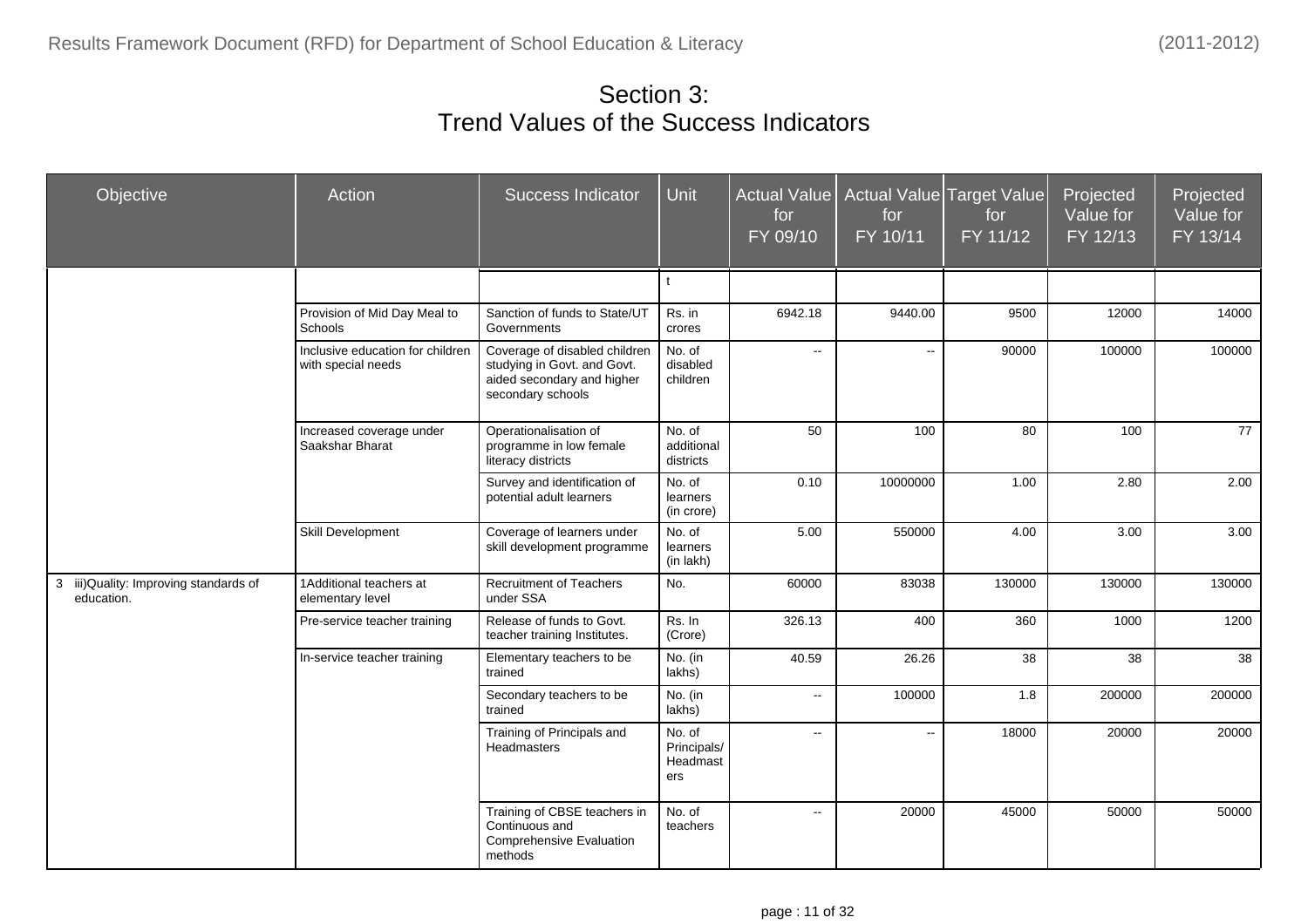### Section 3: Trend Values of the Success Indicators

| Objective                                                                       | Action                                                                                                  | <b>Success Indicator</b>                                             | Unit                    | <b>Actual Value</b><br>for<br>FY 09/10 | for<br>FY 10/11          | Actual Value Target Value<br>for<br>FY 11/12 | Projected<br>Value for<br>FY 12/13 | Projected<br>Value for<br>FY 13/14 |
|---------------------------------------------------------------------------------|---------------------------------------------------------------------------------------------------------|----------------------------------------------------------------------|-------------------------|----------------------------------------|--------------------------|----------------------------------------------|------------------------------------|------------------------------------|
|                                                                                 | Six months special programme<br>on Elementary Education                                                 | Circulation of Model Syllabi                                         | Date                    | $\overline{\phantom{a}}$               | Ξ.                       | 15/07/2011                                   | --                                 |                                    |
|                                                                                 | Development of strategy for<br>training of untrained teachers                                           | Dissemination of strategy                                            | Date                    | $\overline{\phantom{a}}$               | $\ddotsc$                | 15/10/2011                                   | $\overline{a}$                     |                                    |
|                                                                                 | Training of Key Resource<br>Persons/ Master Trainers and<br>Volunteer Teachers under<br>Saakshar Bharat | Training of Key Resource<br>Persons (KRPs)/ Master<br>Trainers (MTs) | No.                     | 1000                                   | 6000                     | 32000                                        | 40000                              | 60000                              |
|                                                                                 |                                                                                                         | Training of Voluntary<br>Teachers (VTs)                              | No.                     | $\sim$                                 | 100000                   | 120000                                       | 150000                             | 200000                             |
|                                                                                 | <b>Upgrading Adult Education</b><br>Centres (AECs)                                                      | Setting-up of model AECs                                             | No.                     | $\overline{a}$                         | $\overline{a}$           | 80                                           | 500                                | 1000                               |
|                                                                                 | Pedagogical support to Adult<br><b>Education Centres</b>                                                | Approval for new SRCs                                                | No.                     | $\overline{a}$                         | $\overline{a}$           | 4                                            | $\Omega$                           | $\mathbf{0}$                       |
|                                                                                 | <b>Establishment of Model</b><br>Schools as benchmark of<br>excellence                                  | Approval of Model Schools                                            | No.                     | $\overline{\phantom{a}}$               | 270                      | 700                                          | 800                                | 800                                |
|                                                                                 | ICT-enablement of Secondary<br>Schools                                                                  | Approval for coverage of<br>schools                                  | No.                     | $\mathbf{L}$                           | 5000                     | 6750                                         | 7500                               | 7500                               |
|                                                                                 | Assessment of learners under<br>Saakshar Bharat                                                         | First round of assessment of<br>learners by September 8,<br>2011     | No. of<br>districts     | $\overline{a}$                         | Ξ.                       | 90                                           | 100                                | 120                                |
|                                                                                 |                                                                                                         | Second round of assessment<br>of learners by March 31, 2012          | No. of<br>districts     | $\overline{\phantom{a}}$               | Ξ.                       | 90                                           | 100                                | 150                                |
| 4 v) Formulating policy and carrying out<br>institutional and systemic reforms. | Introducing a unified system of<br>data in elementary education                                         | Integrating DISE and SES<br>systems                                  | No. of<br><b>States</b> | $\overline{a}$                         | 6                        | 5                                            | 5                                  | 5                                  |
|                                                                                 | <b>Restructuring Teacher</b><br><b>Education Scheme</b>                                                 | Approval for the revision of<br>the scheme                           | Date                    | $\overline{\phantom{a}}$               | $\overline{\phantom{a}}$ | 15/10/2011                                   | щ.                                 | $\overline{\phantom{a}}$           |
|                                                                                 | Curriculum Framework for<br>Adult Literacy                                                              | Finalisation                                                         | Date                    | $\overline{\phantom{a}}$               | Ξ.                       | 15/02/2012                                   | --                                 |                                    |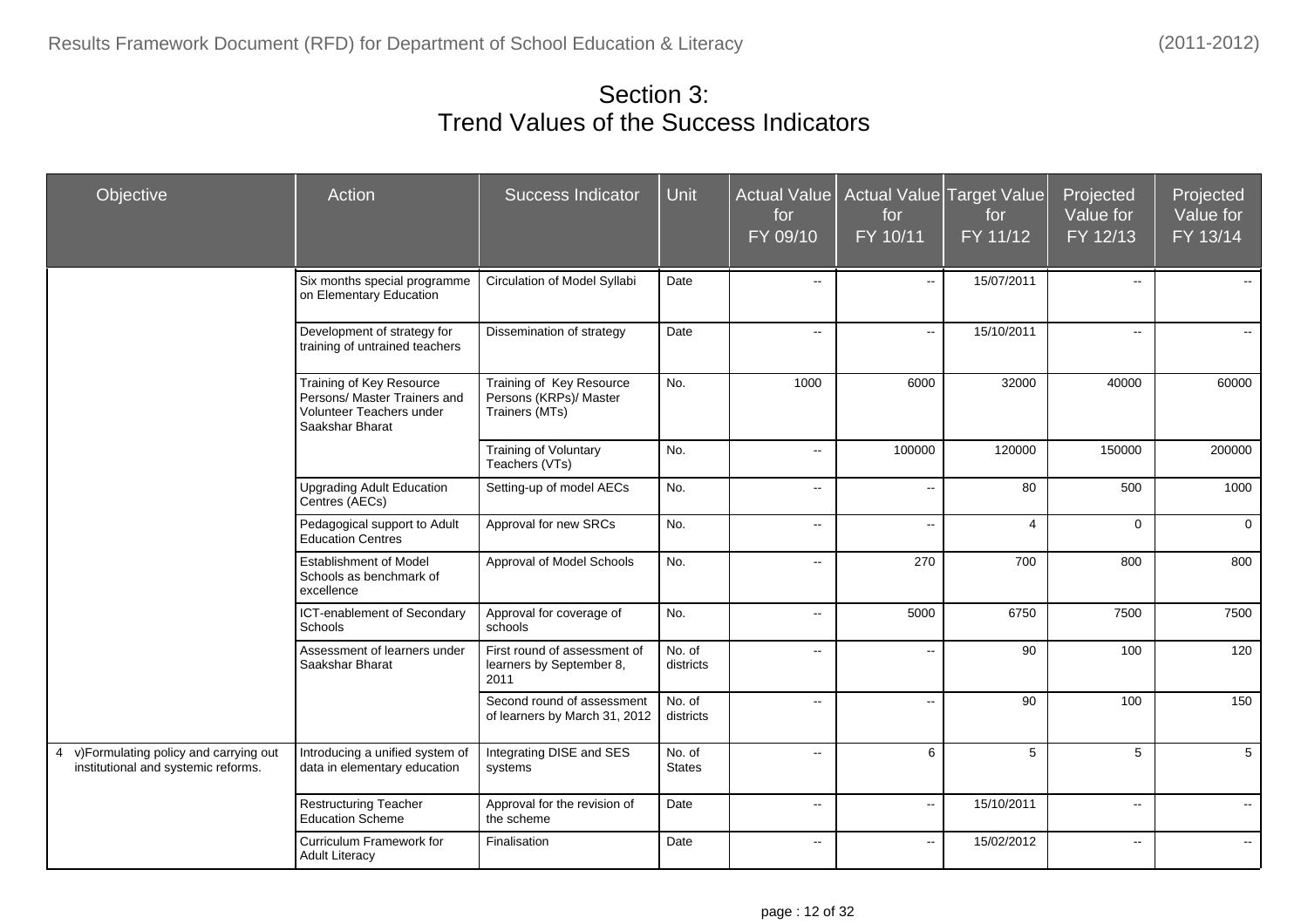#### Section 3: Trend Values of the Success Indicators

| Objective                                                                                        | Action                                                                                                                            | <b>Success Indicator</b>                                                    | <b>Unit</b>             | <b>Actual Value</b><br>for<br>FY 09/10 | Actual Value<br>for<br>FY 10/11 | <b>Target Value</b><br>for<br>FY 11/12 | Projected<br>Value for<br>FY 12/13 | Projected<br>Value for<br>FY 13/14 |
|--------------------------------------------------------------------------------------------------|-----------------------------------------------------------------------------------------------------------------------------------|-----------------------------------------------------------------------------|-------------------------|----------------------------------------|---------------------------------|----------------------------------------|------------------------------------|------------------------------------|
|                                                                                                  | Programme Management 1.<br>Approval of SSA AWP&B<br>$2011 - 12$                                                                   | Completion of PAB meeting of   Date<br>all States/ UTs                      |                         | 11/05/2009                             | 10/05/2010                      | 31/05/2011                             | 31/05/2012                         | 31/05/2013                         |
|                                                                                                  | Approval of MDM AWP&B<br>2011-12                                                                                                  | Completion of PAB meeting of<br>all States/ UTs                             | Date                    | 11/05/2009                             | 15/06/2010                      | 05/06/2011                             | 31/05/2012                         | 31/05/2013                         |
|                                                                                                  | Approval of Annual Plan<br>proposals under RMSA                                                                                   | Completion of PAB meeting of<br>all States/ UTs                             | Date                    | $\overline{\phantom{a}}$               | $\sim$                          | 20/08/2011                             | 15/08/2012                         | 15/08/2013                         |
|                                                                                                  | Development of web portal<br>with integration of IVRS for<br><b>MDM</b>                                                           | Commissioning of web portal<br>for use                                      | Date                    | $\overline{\phantom{a}}$               | $\mathbb{L}^{\mathbb{L}}$       | 15/01/2012                             | $\overline{a}$                     | $\mathbf{u}$                       |
|                                                                                                  | Review Missions for MDM                                                                                                           | Visit of Review Missions                                                    | No. of<br><b>States</b> | $\sim$                                 | Ξ.                              | $\overline{7}$                         | 8                                  | 8                                  |
|                                                                                                  | Establishing of banking and<br>fund flow system for Saakshar<br><b>Bharat</b>                                                     | Opening of Subsidiary Bank<br>Accounts                                      | No. of<br>Account       | $\sim$                                 | 25000                           | 48000                                  | 90000                              | 10000                              |
|                                                                                                  | Process evaluation of<br>Saakshar Bharat by third party                                                                           | Submission of report to<br><b>MHRD</b>                                      | Date                    | $\overline{\phantom{a}}$               | $\sim$                          | 29/02/2012                             | $\mathbf{u}$                       | $\sim$                             |
|                                                                                                  | E-learning under Saakshar<br><b>Bharat</b>                                                                                        | Providing ICT infrastructure in<br>SRCs and JSSs                            | No. of<br>Centres       | $\overline{\phantom{a}}$               | Ξ.                              | 64                                     | 80                                 | 100                                |
| Efficient Functioning of the RFD<br>System                                                       | Timely submission of Draft for<br>Approval                                                                                        | On-time submission                                                          | Date                    | 30/11/2009                             | 30/07/2010                      | 08/03/2011                             | u.                                 | $\mathbf{u}$                       |
|                                                                                                  | Timely submission of Results                                                                                                      | On-time submission                                                          | Date                    | 30/04/2010                             | 18/10/2010                      | 03/05/2011                             | $\overline{a}$                     | $\mathbf{u}$                       |
| Improving Internal Efficiency /<br>responsiveness / service delivery of<br>Ministry / Department | Identify and Implement 3 major<br>recommendations of ARC II<br>relevant to the department                                         | Finalize 3 major<br>recommendations of ARC II<br>relevant to the department | Date                    | --                                     | Ξ.                              | 15/12/2011                             | --                                 | $\sim$                             |
|                                                                                                  | Identify potential areas of<br>corruption related to<br>departmental activities and<br>develop an action plan to<br>mitigate them | Finalize an action plan to<br>mitigate potential areas of<br>corruption.    | Date                    | $\overline{\phantom{a}}$               | $\sim$                          | 15/12/2011                             | $\overline{\phantom{a}}$           | $\sim$                             |

\* Mandatory Objective(s)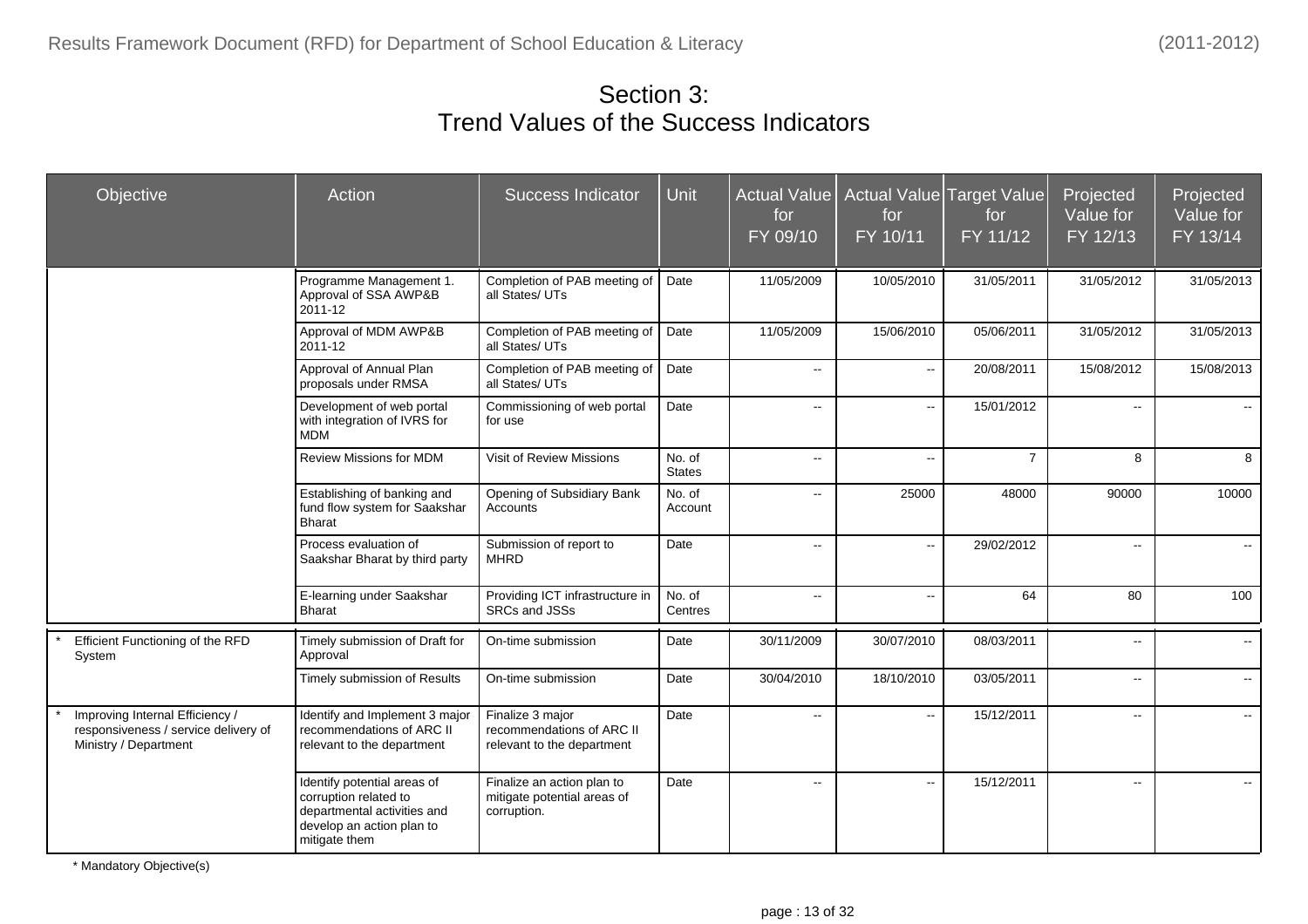Section 3: Trend Values of the Success Indicators

| Objective                                                               | Action                                                                                                           | <b>Success Indicator</b>                                                                                                                         | Unit | Actual Value<br>for<br>FY 09/10               | for<br>FY 10/11          | Actual Value Target Value<br>for<br>FY 11/12 | Projected<br>Value for<br>FY 12/13 | Projected<br>Value for<br>FY 13/14 |
|-------------------------------------------------------------------------|------------------------------------------------------------------------------------------------------------------|--------------------------------------------------------------------------------------------------------------------------------------------------|------|-----------------------------------------------|--------------------------|----------------------------------------------|------------------------------------|------------------------------------|
|                                                                         | Develop an action plan for e-<br>office Implementation in the<br>department / ministry                           | Finalize an action plan for e-<br>office                                                                                                         | Date | $\sim$                                        | $\mathbf{u}$             | 15/12/2011                                   | $\overline{\phantom{a}}$           |                                    |
|                                                                         | Develop an action plan to<br>implement ISO 9001<br>certification                                                 | Finalize an action plan to<br>implement ISO 9001<br>certification                                                                                | Date | $\mathord{\text{--}}$                         | $\sim$                   | 15/12/2011                                   | $\mathbf{m}$                       |                                    |
|                                                                         | Implementation of Sevottam                                                                                       | Independent Audit of<br>Implementation of Citizen's<br>Charter                                                                                   | $\%$ | $\sim$                                        | $\sim$                   | 95                                           | $\sim$                             |                                    |
|                                                                         |                                                                                                                  | Independent Audit of<br>Implementation of Grievance<br>Redress Mechanism                                                                         | $\%$ | $\sim$                                        | $\sim$                   | 95                                           | $\mathbf{m}$                       | $\sim$                             |
| Ensuring compliance to the Financial<br><b>Accountability Framework</b> | Timely submission of ATNS on<br>Audit paras of C&AG                                                              | Percentage of ATNS<br>submitted within due date (4<br>months) from date of<br>presentation of Report to<br>Parliament by CAG during the<br>year. | $\%$ | $\mathbf{u}$                                  | $\sim$                   | 90                                           | $\overline{\phantom{a}}$           | $\mathbf{u}$                       |
|                                                                         | Timely submission of ATRs to<br>the PAC Sectt. on PAC<br>Reports.                                                | Percentage of ATRS<br>submitted within due date (6<br>months) from date of<br>presentation of Report to<br>Parliament by PAC during the<br>year. | $\%$ | $\sim$ $\sim$                                 | $\sim$                   | 90                                           | $\sim$                             |                                    |
|                                                                         | Early disposal of pending<br>ATNs on Audit Paras of C&AG<br>Reports presented to<br>Parliament before 31.3.2011. | Percentage of outstanding<br>ATNS disposed off during the<br>year.                                                                               | $\%$ | $\sim$                                        | $\sim$                   | 90                                           | $\sim$                             |                                    |
|                                                                         | Early disposal of pending<br>ATRs on PAC Reports<br>presented to Parliament before<br>31.3.2011                  | Percentage of outstanding<br>ATRS disposed off during the<br>year.                                                                               | $\%$ | $\mathord{\hspace{1pt}\text{--}\hspace{1pt}}$ | $\overline{\phantom{a}}$ | 90                                           | $\sim$                             | $\sim$                             |

\* Mandatory Objective(s)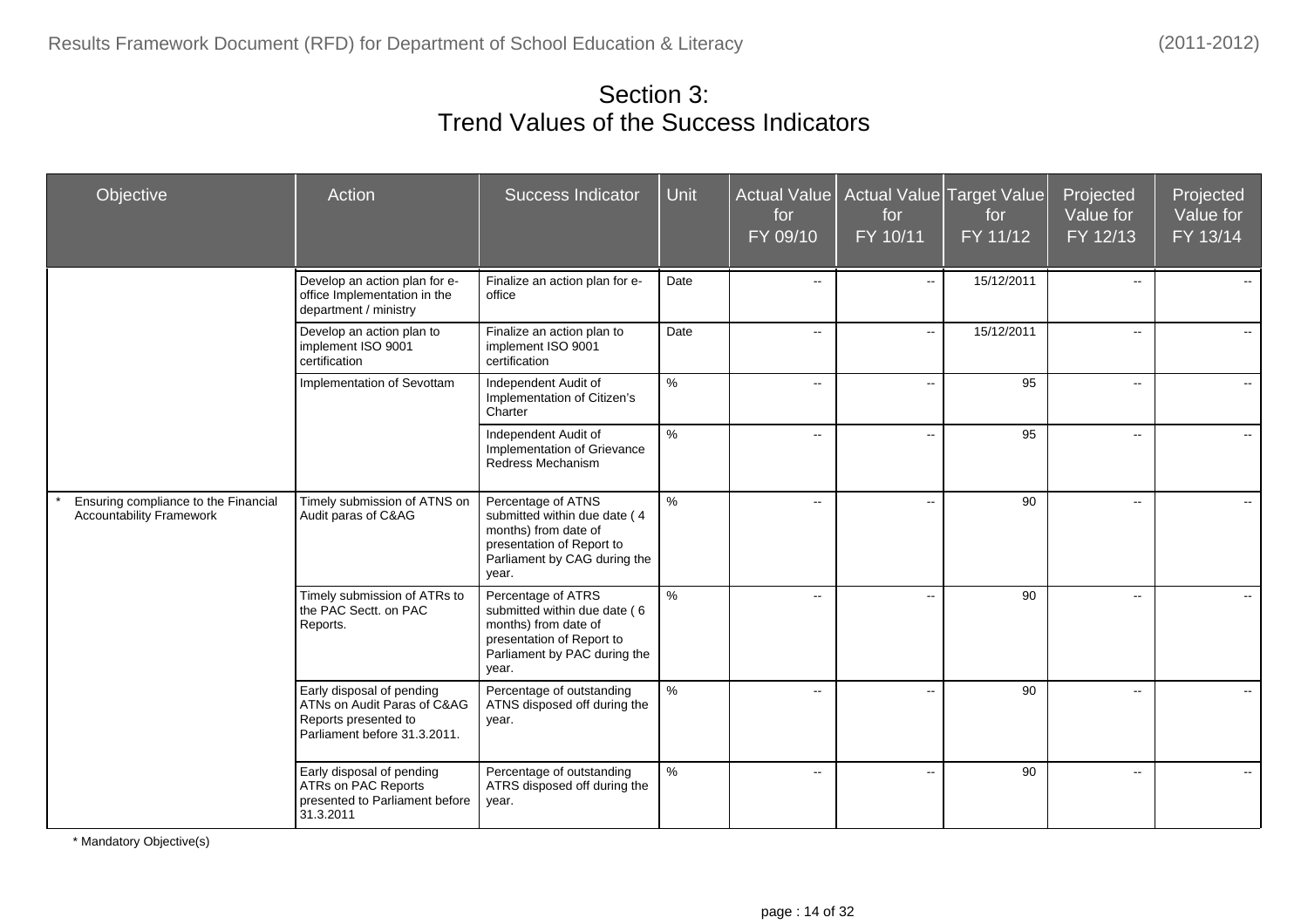#### **Section 4: Description and Definition of Success Indicators and Proposed Measurement Methodology**

#### **Section 4 : Description and definition of success indicators and proposed measurement methodology**

 India is committed to the goal of universal elementary education for all children. This goal is part of the Education for All (EFA) goals adopted at the World Education Forum, Dakar in April 2000. The EFA goals include, *inter alia* achieving universal elementary education by the year 2015, ensuring equitable access to appropriate learning and life skill programmes for young people and adults, achieving a 50% improvement in adult literacy by 2015, achieving gender equality in education by 2015 and improving all aspects of quality of education. The Millennium Development Goals (MDG) also includes universal primary education and promotion of gender equality and empowerment of women.

India's progress on the EFA and MDG Goals has to be viewed in the context of its federal democratic structure enshrined in its Constitution. The structure, which is multi layered, provides space and mandate, for decision making and implementation of various policies and programmes, to various players –Governments, non-Governmental Organizations and civil society at large. While Government –Central, State and local bodies –plays the major role, abundant space has been created for the non-Governmental players, not only to directly participate in the process of educational development, but also to forge appropriate links with Government programmes and strategies. As a result, almost every educational programme of the Government, from pre-school to senior secondary, has involvement of community, especially at the ground level, which has also played an important role in various mobilization campaigns and ensuring delivery of service.

While policies and programmes in India for education precede the Dakar Declaration, they have received much greater attention and focus after India committed itself to the Declaration. This is reflected in much higher resource allocation, both by the Centre and the State Governments, including earmarking of funds for education (Education cess), pronouncement of new policies and strategies, greater involvement of civil society, stronger monitoring mechanisms and development of strong advocacy and awareness campaigns for achieving Education for All.

Universalisation of elementary education has been achieved to a very large extent, especially in terms of access to schooling and improvement in gross enrolment ratio, especially of girls and those belonging to the marginalized group. With the enactment of the Right of Children to Free and Compulsory Education Act, 2009, it is expected that issues of drop out, out-of-school children, quality of education and availability of trained teachers would be addressed in the short to medium term. Gender parity, especially at the elementary stage has improved appreciably. The Gender Parity Index, which was 0.80 in 200-01 for primary increased to 0.94 by 2006-07. This has been result of a large number of programmes initiated specifically for education for girls and focus on gender issues in general education programmes such as the SSA. The Department is also poised to implement the Rashtriya Madhyamik Shiksha Abhiyan in the secondary education sector.

Programmes for lifelong learning for youth and adolescents have received their due focus. Adult education, especially of women, has received further impetus with the launch of Saakshar Bharat, a centrally sponsored scheme with a budget outlay of Rs 6000 crore for the period 2007-12. The objective of the programme is to impart functional literacy to 70 million adults in the age group of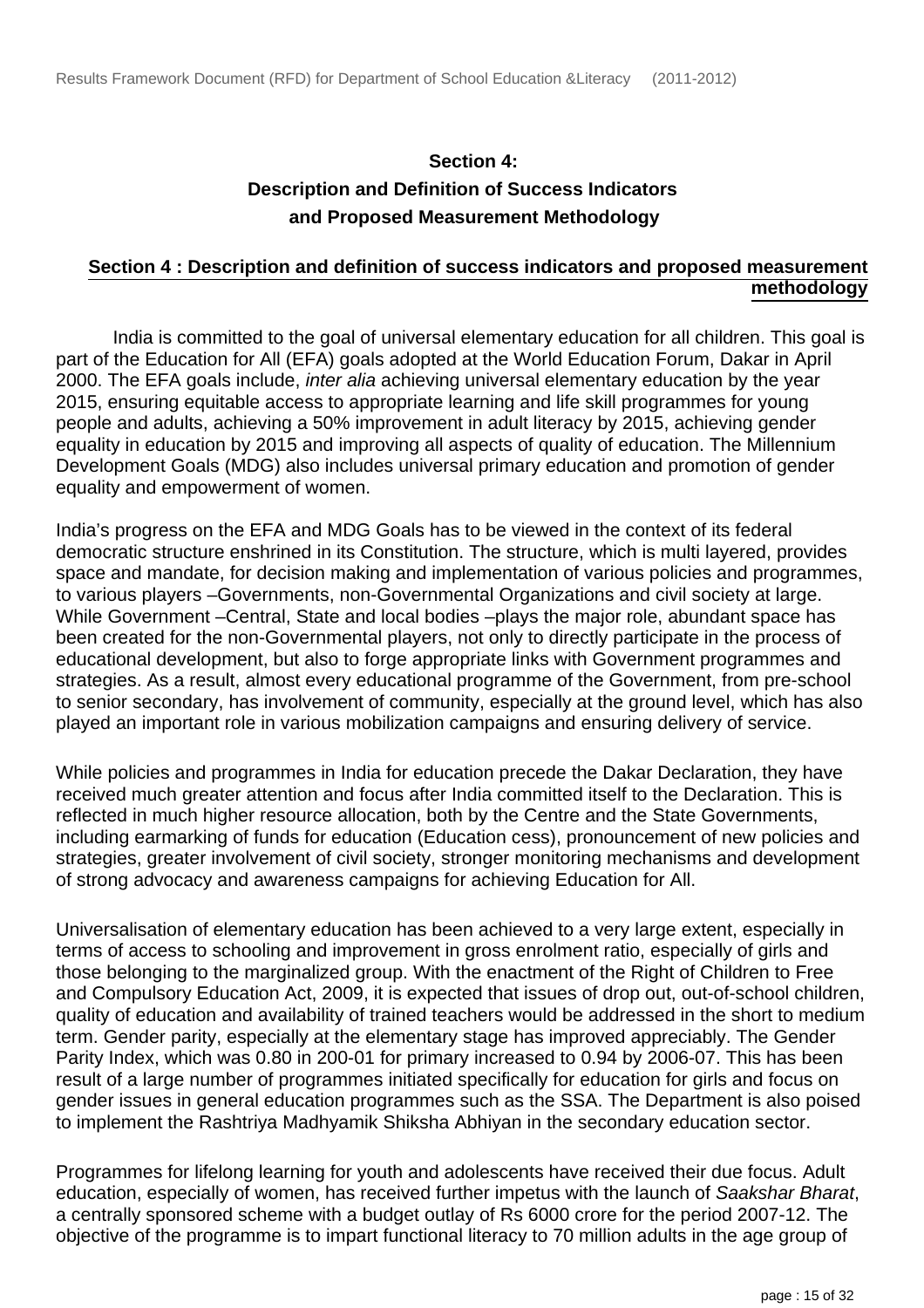15 years and above by 2012; 60 million will be women, and special attention will be given to disadvantaged and marginalized social groups. This programme will show definite positive results not only towards quantitative improvements but also towards reduction in disparities across gender, social groups and regions.

| <b>S. No.</b> | <b>Success Indicator</b>                                                                                                 | <b>Description/Definition</b>                                                                                                                                                                                                                                                                                                                                                                                                                                                              |
|---------------|--------------------------------------------------------------------------------------------------------------------------|--------------------------------------------------------------------------------------------------------------------------------------------------------------------------------------------------------------------------------------------------------------------------------------------------------------------------------------------------------------------------------------------------------------------------------------------------------------------------------------------|
| 11            | Opening/sanction for new<br>schools                                                                                      | One of the major objectives of<br>this Department is to improve<br>access to education. Towards<br>this objective, yearly targets are<br>set for opening new schools at<br>the elementary and secondary<br>stage in the various States/UTs<br>of the country. Proposals in this<br>regard are received by the<br>respective State Governments<br>as part of their Annual Work<br>Plans which are approved by the<br>Ministry after detailed<br>consultation with the State<br>Governments. |
| 12            | Setting up of new Adult<br><b>Education Centres and</b><br>improvement/up-gradation of<br><b>Adult Education Centres</b> | Under Saakshar Bharat Mission,<br>it is proposed to set up Adult<br>education Centres (Lok Shiksha<br>Kendras) at Gram Panchayat<br>level for lifelong learning for<br>adults. In such districts where<br><b>Continuing Education</b><br>Programme (CEP) was already<br>running, the Continuing<br><b>Education Centers will be</b><br>upgraded as Lok Shiksha<br>Kendras while in non-CEP<br>districts now AECs will be set<br>up.                                                        |
| β             | <b>Construction of additional</b><br>classrooms in elementary<br>schools                                                 | Additional classrooms in existing<br>schools are sanctioned on need  <br>basis arising essentially due to<br>increase in enrolment in the<br>school. Proposals are received<br>from the respective State<br>Governments as part of their<br>Annual Work Plans which are<br>approved by the Ministry after<br>detailed consultation with the<br>State Governments.                                                                                                                          |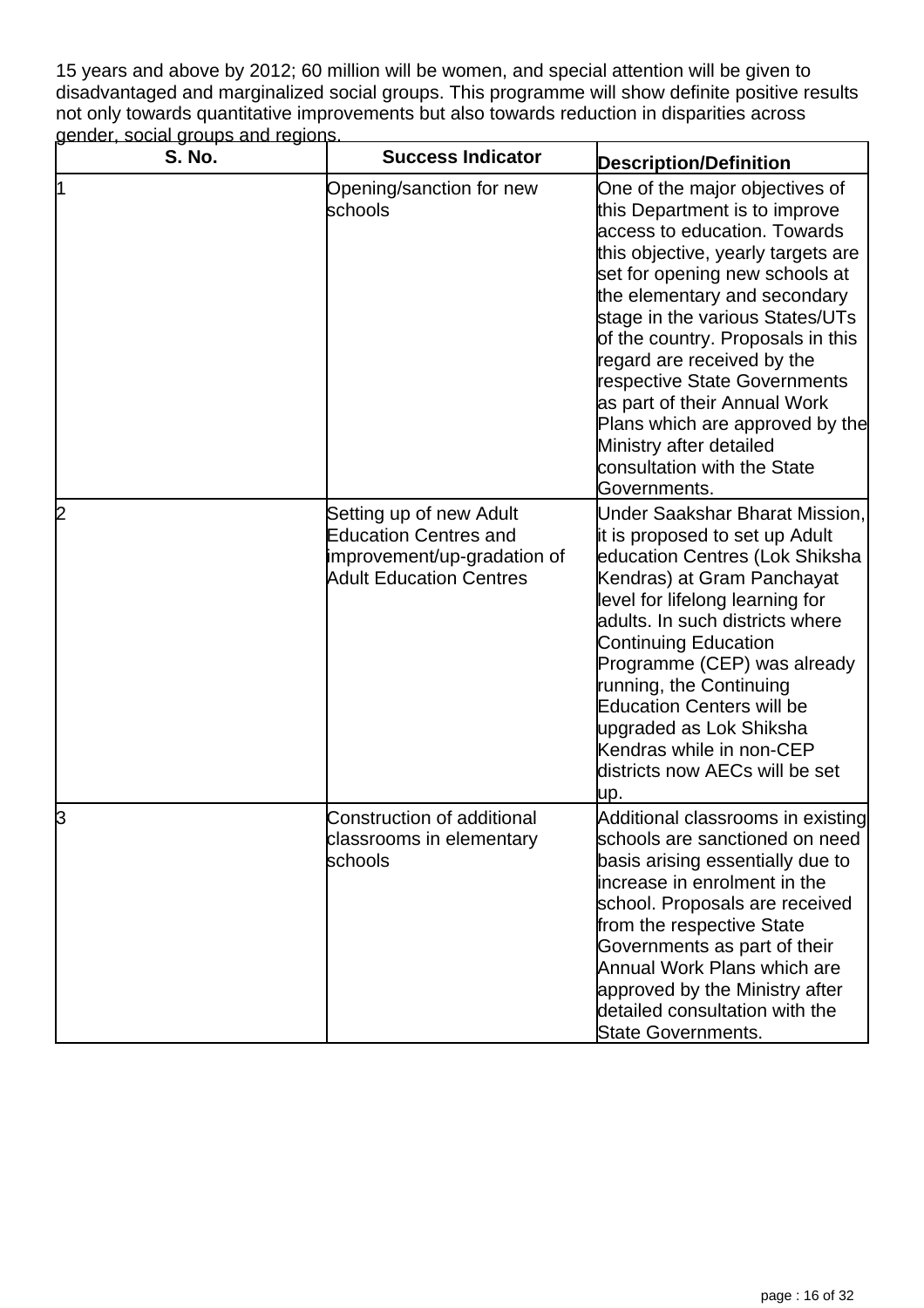| 4 | Construction of kitchen-cum-<br>stores                                                                                                            | <b>Under the Centrally Sponsored</b><br>Scheme for Mid Day Meal in<br>Government and Government<br>laided schools and AIE/EGS<br>centres for elementary level,<br>kitchen- cum-stores are<br>constructed in schools/centres<br>where storage of food grains<br>and other material and cooking<br>of food takes place. These are<br>constructed on the basis of<br>specific designs from the<br>viewpoint of safety, hygiene and<br>security. |
|---|---------------------------------------------------------------------------------------------------------------------------------------------------|----------------------------------------------------------------------------------------------------------------------------------------------------------------------------------------------------------------------------------------------------------------------------------------------------------------------------------------------------------------------------------------------------------------------------------------------|
| 5 | Percentage of children with<br>special needs covered in<br>elementary schools and through every child with special needs,<br>home based education | SSA has adopted a zero<br>rejection policy to ensure that<br>irrespective of the kind, category<br>and degree of disability, is<br>provided meaningful and quality<br>education. This includes, among<br>others, financial support to<br>children with special needs,<br>provision of aids and appliances,<br>teacher training, home based<br>education, residential bridge<br>courses, barrier free access to<br><b>s</b> chools.           |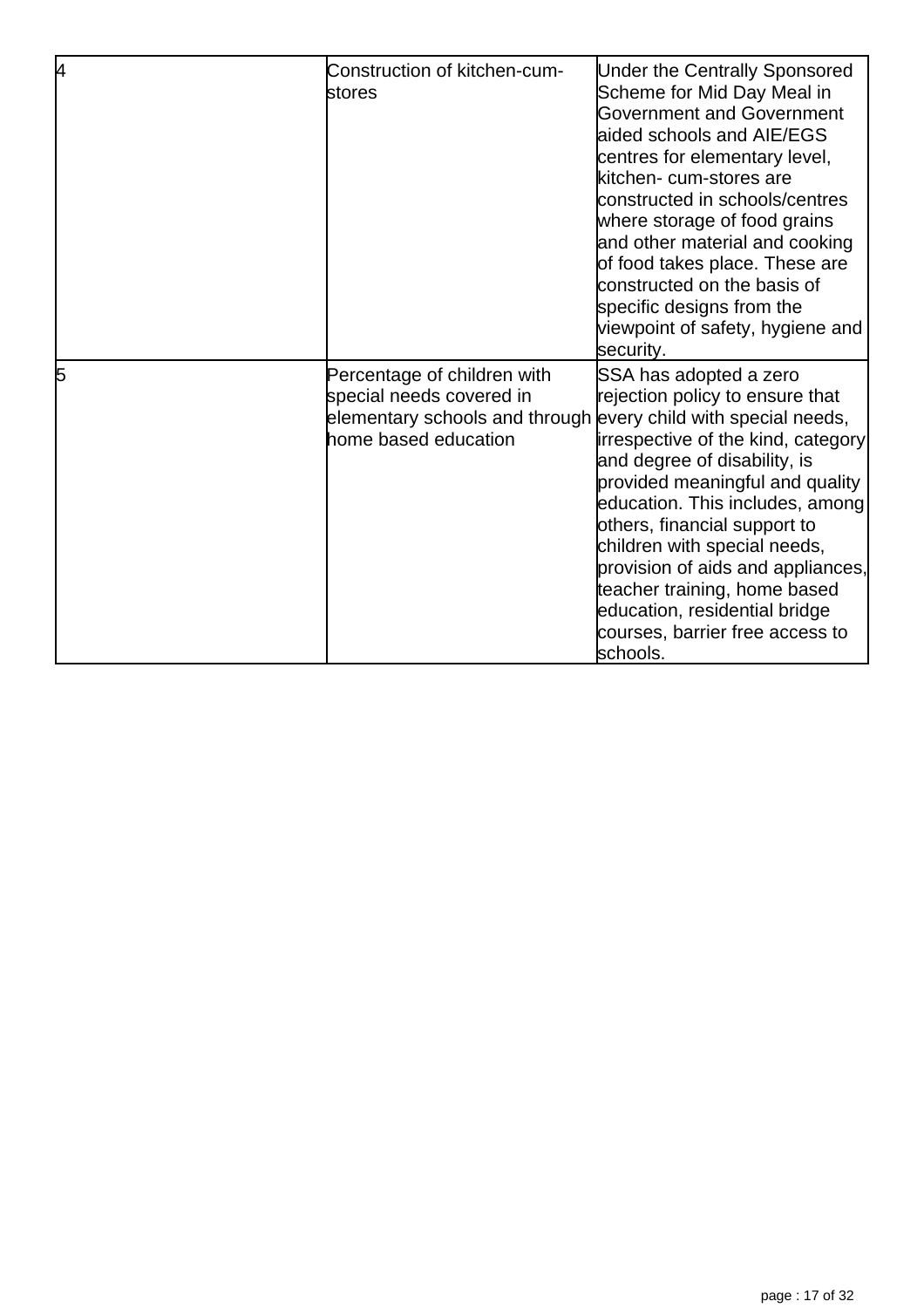| 6 | Provide inclusive education to<br>disabled children with special<br>heeds | Under the 'Inclusive Education<br>for the Disabled at Secondary<br>Stage' (IEDSS) Scheme<br>launched in September, 2008, (i)<br>every child with disability will be<br>identified at the secondary level<br>and his educational need<br>assessed; (ii) Every student in<br>heed of aids and appliances,<br>assistive devices, will be<br>provided the same; (iii) All<br>architectural barriers in schools<br>are removed so that students<br>with disability have access to<br>classrooms, laboratories,<br>libraries and toilets in the school;<br>(iv) Each student with disability<br>will be supplied learning material<br>as per his/ her requirement; (v)<br>All general school teachers at<br>the secondary level will be<br>provided basic training to teach<br>students with disabilities within a<br>period of three to five years; (vi)<br>Students with disabilities will<br>have access to support services<br>like the appointment of special<br>educators, establishment of<br>resource rooms in every block;<br>and (vii) Model schools are set<br>up in every state to develop<br>good replicable practices in<br>inclusive education. |
|---|---------------------------------------------------------------------------|----------------------------------------------------------------------------------------------------------------------------------------------------------------------------------------------------------------------------------------------------------------------------------------------------------------------------------------------------------------------------------------------------------------------------------------------------------------------------------------------------------------------------------------------------------------------------------------------------------------------------------------------------------------------------------------------------------------------------------------------------------------------------------------------------------------------------------------------------------------------------------------------------------------------------------------------------------------------------------------------------------------------------------------------------------------------------------------------------------------------------------------------------------|
| 7 | No. of out-of-school children<br>covered through AIE centres<br>under SSA | AIE centres cover never enrolled<br>or dropout children, children who<br>migrate seasonally with their<br>families, street and other<br>deprived urban children, working<br>children and other vulnerable<br>children in difficult circumstance.<br>AIE provides support for bridge<br>courses and back-to-school<br>camps, long duration residential<br>camps for older children, and<br>short duration summer camps.                                                                                                                                                                                                                                                                                                                                                                                                                                                                                                                                                                                                                                                                                                                                   |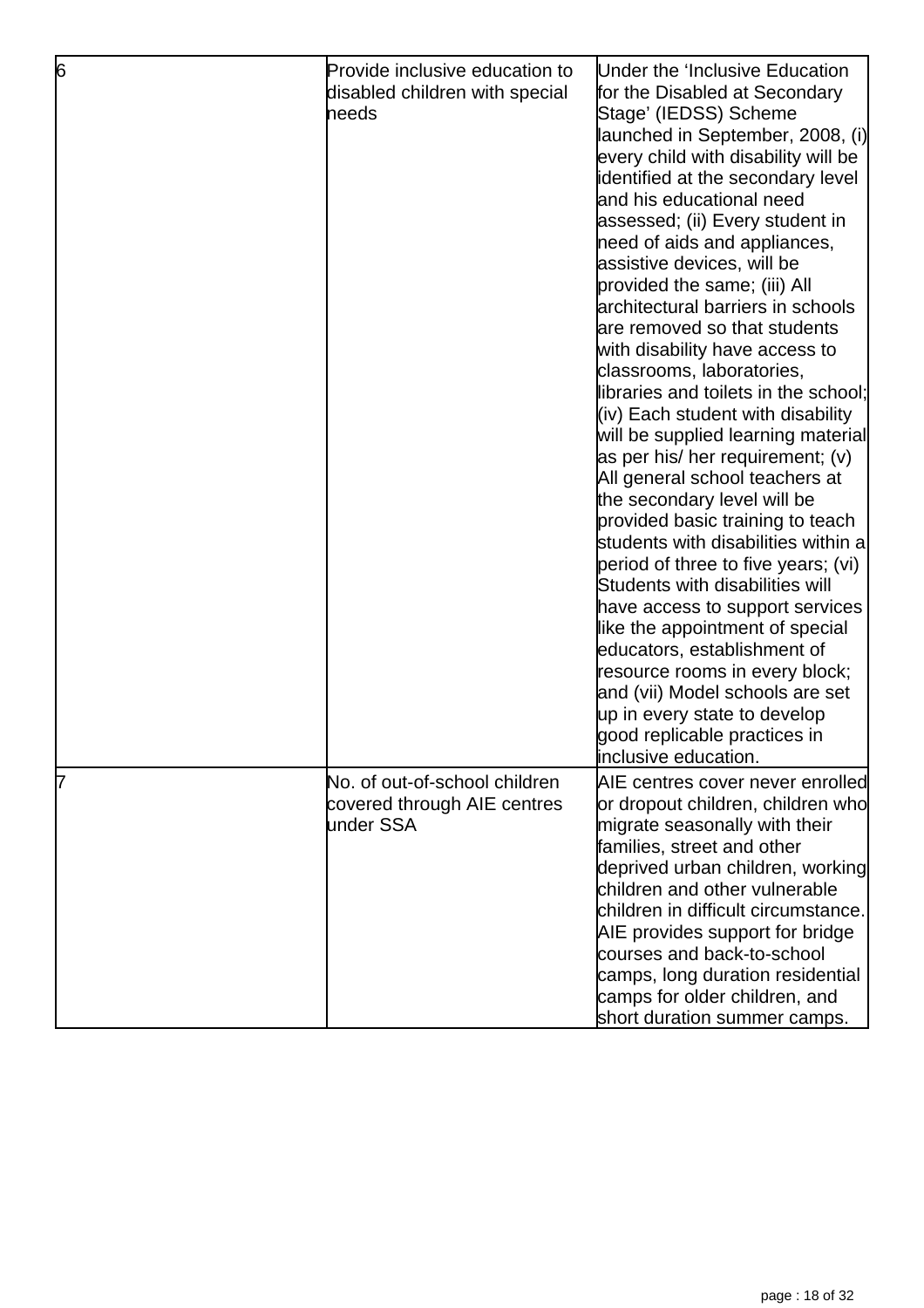| 8  | Percentage of girls enrolled in<br>KGBV against total KGBV<br>capacity                                                    | The Kasturba Gandhi Balika<br>Vidyalaya (KGBV) Scheme,<br>provides for setting up of<br>residential upper primary<br>schools for girls from SC, ST,<br><b>OBC and Muslim communities in</b><br>the Educationally Backward<br>Blocks of the country. The<br>scheme targets areas of<br>scattered habitation, where<br>schools are at great distances<br>and pose a challenge to the<br>security of the girls. |
|----|---------------------------------------------------------------------------------------------------------------------------|--------------------------------------------------------------------------------------------------------------------------------------------------------------------------------------------------------------------------------------------------------------------------------------------------------------------------------------------------------------------------------------------------------------|
| 9  | Approval of girls hostel at<br>secondary level                                                                            | Under the Girls' Hostel Scheme<br>launched in October, 2008, one<br>Girls' hostel with capacity of 100<br>would be set up in each of the<br>3,500 educationally backward<br>blocks of the country, for the<br>girls studying in classes IX to XII <br>of recognized schools.                                                                                                                                 |
| 10 | Sanction of funds to the State<br>Governments under the Mid DayScheme, Central assistance is<br>Meal Scheme               | Under the Mid Day Meal<br>provided to the State<br>Governments/UTs for cooking<br>cost, transportation of food<br>grain, construction of kitchen-<br>cum-store, replacement of<br>kitchen devices, and Monitoring,<br>Management and Evaluation of<br>the Scheme.                                                                                                                                            |
| 11 | Identification of beneficiaries<br>under Saakshar Bharat and<br>sanction of programme in low<br>female literacy districts | Under the Saakshar Bharat<br>Mission, 70 million adults have<br>to be provided functional literacy<br>by 2012, including 60 million<br>women through an assortment<br>of teaching learning<br>programmes, including<br>functional literacy programme,<br>basic education programme,<br>vocational education and<br>continuing education<br>programme                                                         |
| 12 | Recruitment of teachers at<br>elementary level                                                                            | Under the SSA, central<br>assistance is provided to the<br><b>State Governments for</b><br>appointing teachers for new<br>schools, including science and<br>maths teacher at upper primary<br>level, and additional teachers in<br>existing schools to improve pupil<br>teacher ratio.                                                                                                                       |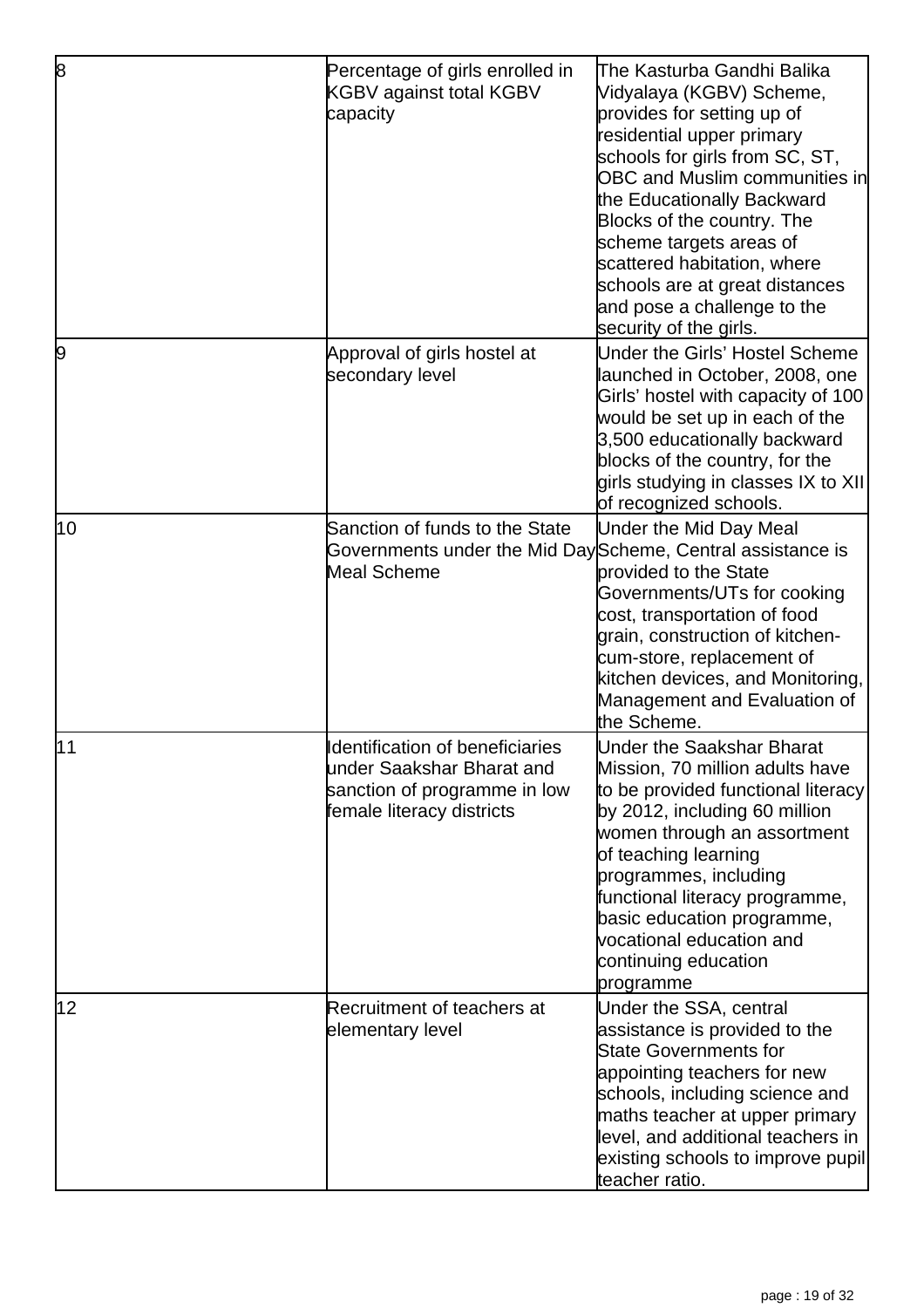| 13 | In-Service training of elementary Under the SSA, central<br>school teachers                          | assistance is provided to the<br><b>State Governments for providing</b><br>in-service training for all the<br>school teachers and induction<br>training for the newly recruited<br>teachers.                                                                                                                                                        |
|----|------------------------------------------------------------------------------------------------------|-----------------------------------------------------------------------------------------------------------------------------------------------------------------------------------------------------------------------------------------------------------------------------------------------------------------------------------------------------|
| 14 | Training of Teachers of CBSE<br>schools for CCE                                                      | The CBSE is imparting training<br>to School Teacherss on the new<br><b>Comprehensive and Continuous</b><br>Evaluation (CCE) system for<br>Classes IX and X, as part of the<br>recent educational reforms.                                                                                                                                           |
| 15 | Training / Orientation of key<br>resource persons / master<br>trainers / literacy managers<br>(PRIs) | <b>Under the Saakshar Bharat</b><br>Mission, training is to be<br>imparted to key resource<br>persons / master trainers /<br>literacy managers who would act<br>as master trainers to train the<br>voluntary instructors to enable<br>them to teach the neo-literates.                                                                              |
| 16 | Release of funds for teacher<br>training institutions                                                | <b>Under the Centrally Sponsored</b><br>Scheme on Teacher Education,<br>Central assistance is provided to<br>State Governments as resource<br>support to District Institutes of<br>Education and Training (DIETs),<br><b>Colleges of Teacher Education</b><br>(CTEs), Institutes for Advanced<br><b>Studies in Education (IASEs)</b><br>and SCERTs. |
| 17 | Approval of no. of schools for<br>creating ICT infrastructure                                        | Under the ICT Scheme for<br>Schools support is provided to<br>the States/UTs for establishing<br>an enabling environment to<br>promote the usage of ICT in<br>schools, especially in Higher<br>Secondary and Secondary<br>Government schools in rural<br>areas.                                                                                     |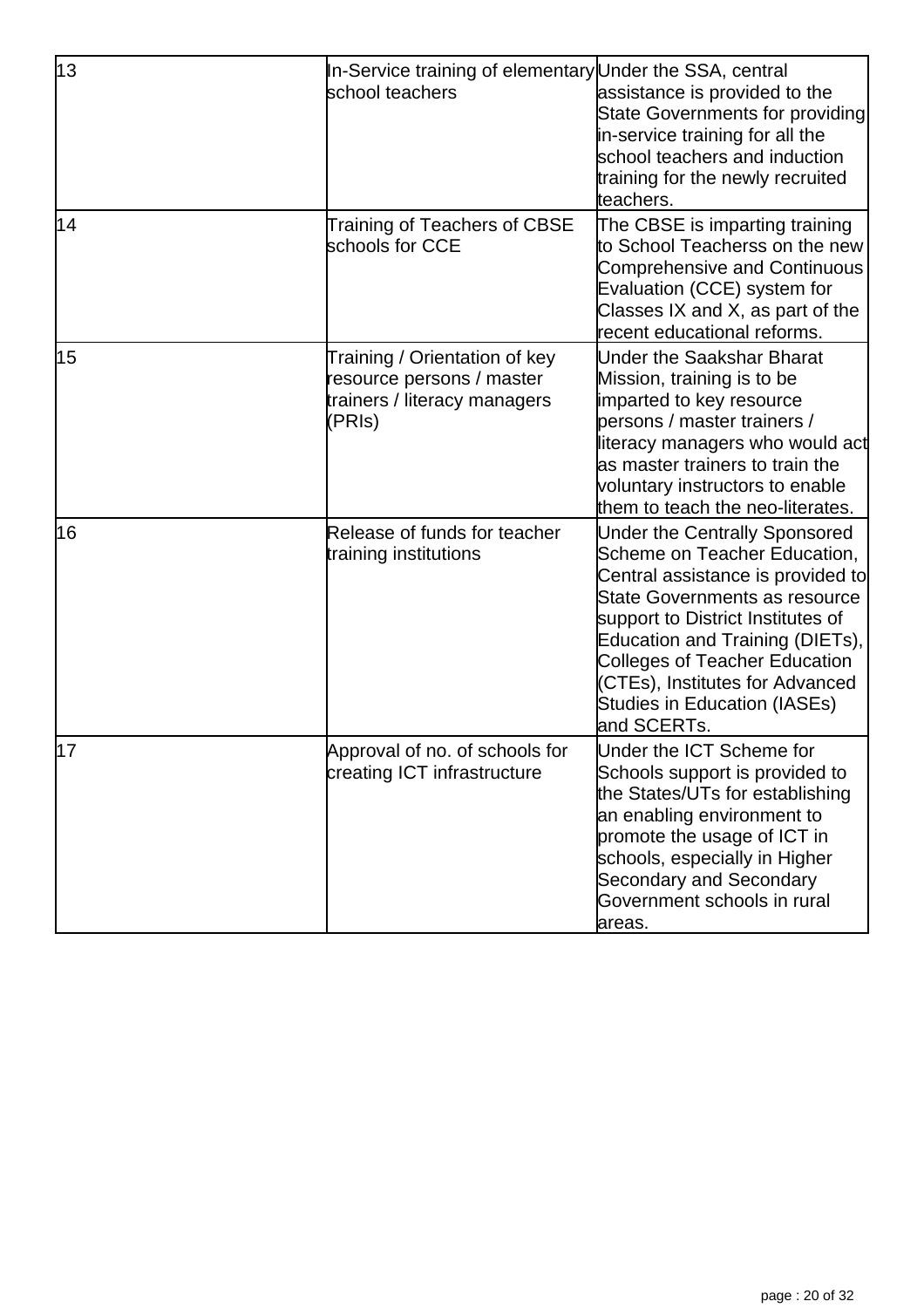| 18 | Six-Months Special programme<br>on Elementary Education<br>-Finalisation of Model Syllabi | In accordance with the teacher<br>qualification norms laid down by<br>the National Council for Teacher<br>Education (NCTE) vide its<br>Notification dated 23rd August,<br>2010 u/s 23(1) of the Right of<br>Children to Free and<br>Compulsory Education Act,<br>2009, certain categories of in-<br>service teachers and<br>prospective teachers have to<br>undergo a 6-month special<br>programme in elementary<br>education recognized by the<br>NCTE. In-service teachers in<br>classes I to V having B.Ed.<br>qualification and in-service<br>teachers with D.Ed (Special<br>Education) and B. Ed (Special<br>Education) have to undergo the<br>special programme. Similarly,<br>for classes I to V, persons with<br><b>B.</b> Ed qualification and persons<br>with D.Ed (special Education)<br>and for classes VI to VIII,<br>persons with B.Ed. (Special<br>Education) qualification will have<br>to undergo, after appointment,<br>the 6-month special programme<br>in elementary education. The<br>NCTE has formulated the 6-<br>month programme which will be |
|----|-------------------------------------------------------------------------------------------|------------------------------------------------------------------------------------------------------------------------------------------------------------------------------------------------------------------------------------------------------------------------------------------------------------------------------------------------------------------------------------------------------------------------------------------------------------------------------------------------------------------------------------------------------------------------------------------------------------------------------------------------------------------------------------------------------------------------------------------------------------------------------------------------------------------------------------------------------------------------------------------------------------------------------------------------------------------------------------------------------------------------------------------------------------------------|
|    |                                                                                           | finalized after consultation with                                                                                                                                                                                                                                                                                                                                                                                                                                                                                                                                                                                                                                                                                                                                                                                                                                                                                                                                                                                                                                      |
| 19 | Development of strategy for<br>training of untrained teachers                             | lvarious stakeholders.<br>In accordance with the<br>provisions of section 23 of the<br>Rte Act, teachers who at the<br>commencement of the RTE Act<br>did not possess the<br>qualifications prescribed by the<br>NCTE under that section will<br>have to acquire the same within<br>a period of 5 years. It is<br>estimated that there are over 6<br>lakh 'untrained' teachers, i.e.<br>teachers who do not possess<br>the NCTE qualifications. The<br>Ministry would, in consultation<br>with the State Governments and<br>other stakeholders, develop a<br>strategy for enabling such<br>teachers to acquire the<br>prescribed qualifications.                                                                                                                                                                                                                                                                                                                                                                                                                       |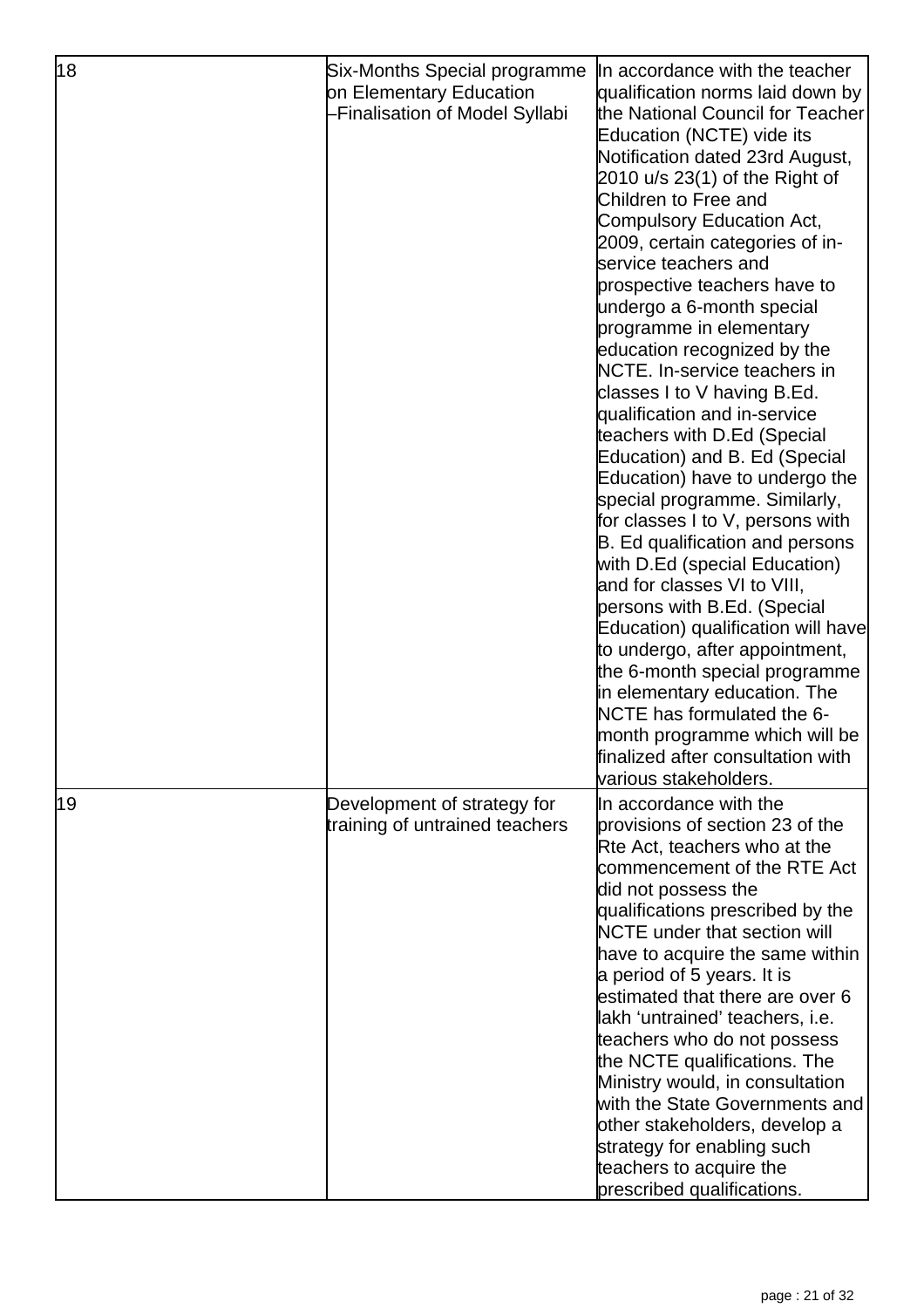| 20 | Restructuring of the Teacher<br><b>Education Scheme</b>                                                             | The Ministry has prepared a<br>proposal for revision of the<br><b>Centrally Sponsored Scheme on</b><br>Teacher Education for the 6-<br>year period 2011-12 to 2016-17.<br>The proposal has been sent to<br>the Ministry of Finance for its<br>consideration and for convening<br>the meeting of the Expenditure<br>Finance Committee (EFC). As<br>and when the approval of the<br><b>EFC</b> is obtained, the Ministry<br>would take appropriate steps for<br>approval of the Competent<br>authority for revision of the<br>Scheme. |
|----|---------------------------------------------------------------------------------------------------------------------|-------------------------------------------------------------------------------------------------------------------------------------------------------------------------------------------------------------------------------------------------------------------------------------------------------------------------------------------------------------------------------------------------------------------------------------------------------------------------------------------------------------------------------------|
| 21 | earner assessment and<br>certification under Saakshar<br><b>Bharat</b>                                              | A systematic assessment<br>procedure has been put in place<br>and administered periodically<br>through the school education<br>system through National<br>Institute of Open Schooling<br>(NIOS), an autonomous<br>organisation of Ministry of HRD,.                                                                                                                                                                                                                                                                                 |
| 22 | Setting up of new State<br>Resource Centres (SRCs) and<br>up-gradation of existing State<br><b>Resource Centres</b> | <b>SRCs are established to provide</b><br>academic and technical<br>resource support to literacy and<br>adult education programmes<br>through various interventions.<br>During the XI Plan, 14 new<br><b>SRCs have to be established</b><br>and 7 SRCS are to be up-<br><b>graded.</b>                                                                                                                                                                                                                                              |
| 23 | Setting of E-Learning Centres                                                                                       | SRCs and JSSs will be<br>connected with Video<br>Conferencing System through A-<br>VIEW software.                                                                                                                                                                                                                                                                                                                                                                                                                                   |
| 24 | Setting up Model AEC                                                                                                | It is proposed to set up model<br>AECs on pilot basis across the<br>country. The model AECs will be<br>equipped with computers and<br>other ICT devices, internet, well<br>furnished library, furniture etc.<br>States, through Gram<br>Panchayats, may make<br>available spacious rooms in<br><b>Primary or High School buildings</b><br>or any other buildings for setting<br>up the Adult Education Centres.                                                                                                                     |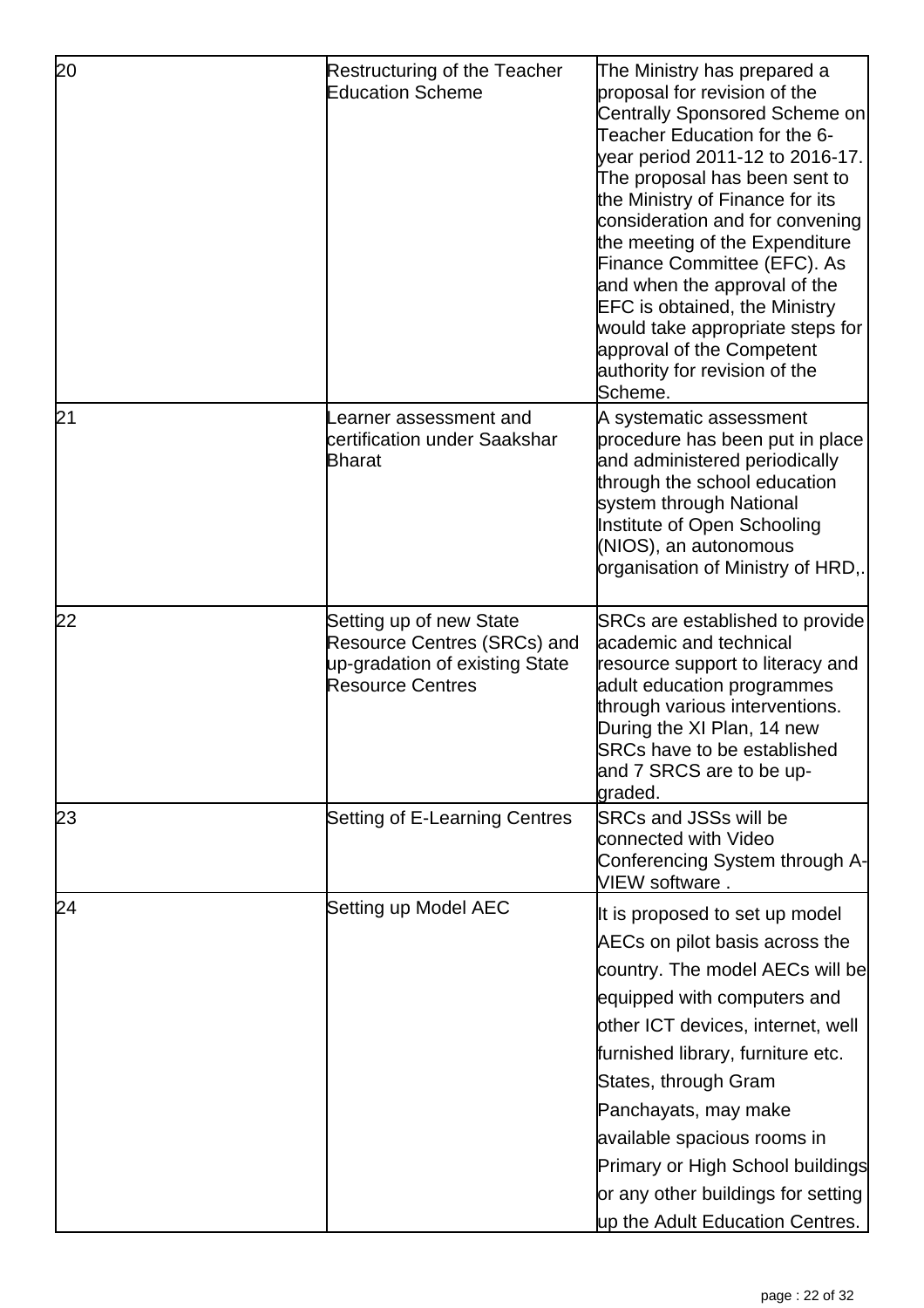| 25 | Procurement of Kitchen Devices Under the Centrally Sponsored                | Scheme for Mid Day Meal in<br><b>Government and Government</b><br>aided, Local Bodies, NCLP<br>schools, EGS/AIE Centres and<br>Madrasas and Maktabs<br>supported under Sarva Shiksha<br>Abhiyan for elementary level,<br>kitchen devices are procured in<br>schools / centres.                |
|----|-----------------------------------------------------------------------------|-----------------------------------------------------------------------------------------------------------------------------------------------------------------------------------------------------------------------------------------------------------------------------------------------|
| 26 | Coverage of National Child<br>abour Project (NCLP) schools                  | The children of NCLP school are<br>being covered under Mid Day<br>Meal Scheme as per primary<br>stage norm from 1 <sup>St</sup> April, 2010.                                                                                                                                                  |
| 27 | Revision of MDM norm for<br><b>NCLP</b> schools                             | The norm for NCLP schools will<br>be revised from primary stage to<br>upper primary stage as age of<br>children studying in NCLP<br>school <u>s is higher.</u>                                                                                                                                |
| 28 | <b>Review Mission on Mid Day</b><br>Meal Scheme for effective<br>monitoring | Review Mission comprising of<br>members from Government of<br>India, Stage Government,<br><b>UNICEF and Office of Supreme</b><br>Court Commissioner is visiting<br>the States / UTs for effective<br>monitoring and suggest policy<br>measures for improvement of<br>the Mid Day Meal Scheme. |

| SI.No. | <b>Success Indicator</b> | Description/Definition |
|--------|--------------------------|------------------------|
|        |                          |                        |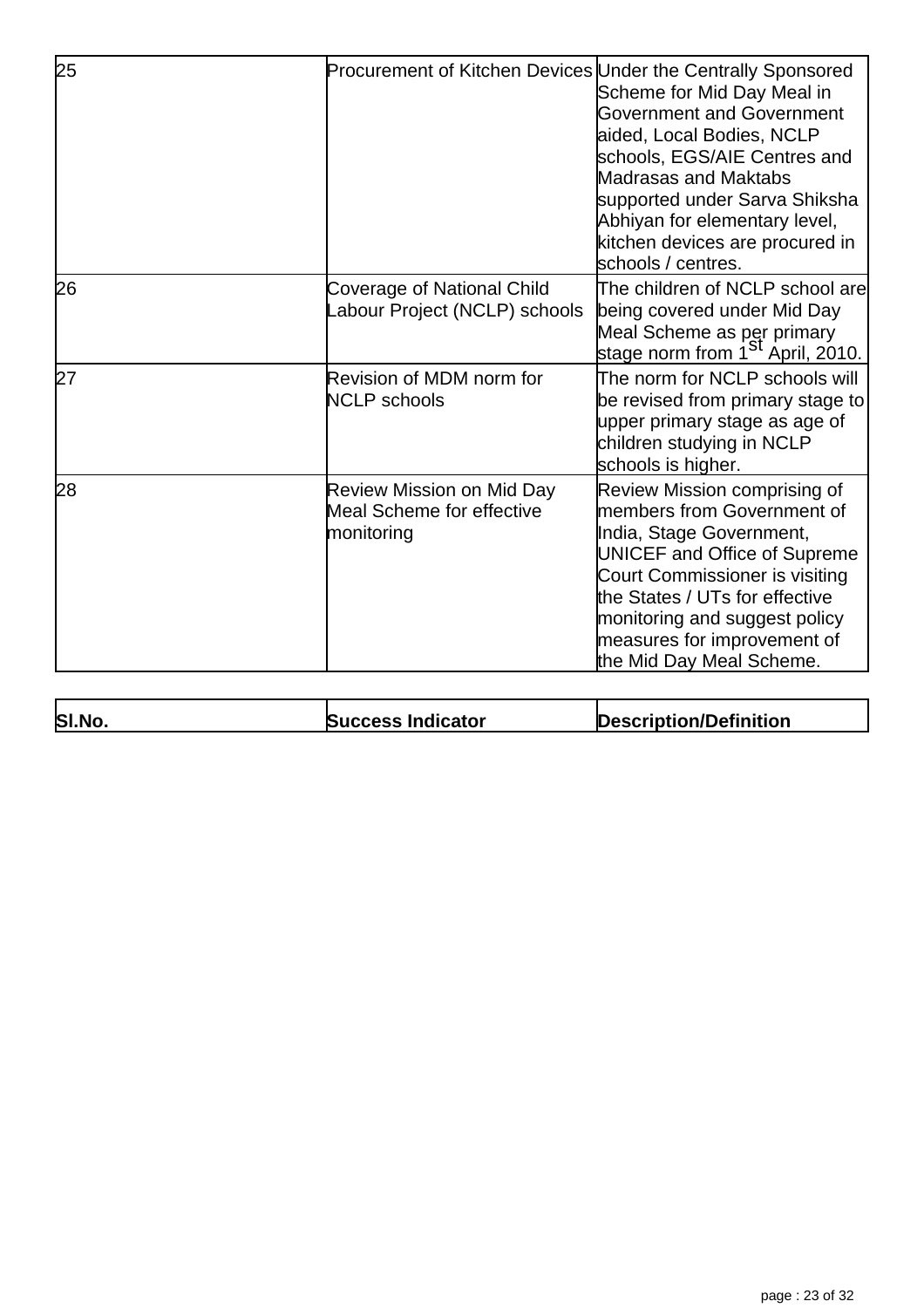| 29. | Coverage of learners under                               | Skill development is imparted       |
|-----|----------------------------------------------------------|-------------------------------------|
|     | Skill Development Programmeto adults, having rudimentary |                                     |
|     |                                                          | level of education, under the       |
|     |                                                          | <b>Central Scheme of Jan</b>        |
|     |                                                          | Shikshan Sansthan (JSS), a          |
|     |                                                          | component of the Scheme of          |
|     |                                                          | <b>Support to Voluntary</b>         |
|     |                                                          | <b>Agencies for Adult Education</b> |
|     |                                                          | and Skill Development.              |
|     |                                                          |                                     |
|     |                                                          | The current average                 |
|     |                                                          | programme spend, per trainee        |
|     |                                                          | under the Jan Shikshan              |
|     |                                                          | Sansthan, is approximately          |
|     |                                                          | Rs. 600. However, emphasis          |
|     |                                                          | and focus of the Government         |
|     |                                                          | is now on quality, rather than      |
|     |                                                          | quantity, under this                |
|     |                                                          | scheme. To improve quality,         |
|     |                                                          | <b>several measures are</b>         |
|     |                                                          | underway. These include             |
|     |                                                          | standardization of curriculum,      |
|     |                                                          | development of curriculum by        |
|     |                                                          | expert agencies including           |
|     |                                                          | NIFT, IITs, Universities etc.       |
|     |                                                          | improved teaching-learning          |
|     |                                                          | tools and infrastructure,           |
|     |                                                          | better human resource and           |
|     |                                                          | assessment and certification        |
|     |                                                          | by competent agencies               |
|     |                                                          | including National Institute of     |
|     |                                                          | <b>Open Schooling. These</b>        |
|     |                                                          | quality measures would entail       |
|     |                                                          | increased cost of training, and     |
|     |                                                          | therefore, the total number of      |
|     |                                                          | beneficiaries is bound to           |
|     |                                                          | decrease unless                     |
|     |                                                          | commensurate budgetary              |
|     |                                                          | lenhancement is                     |
|     |                                                          | effected. However, in the RFD,      |
|     |                                                          | calculations have been made         |
|     |                                                          | taking into account the             |
|     |                                                          |                                     |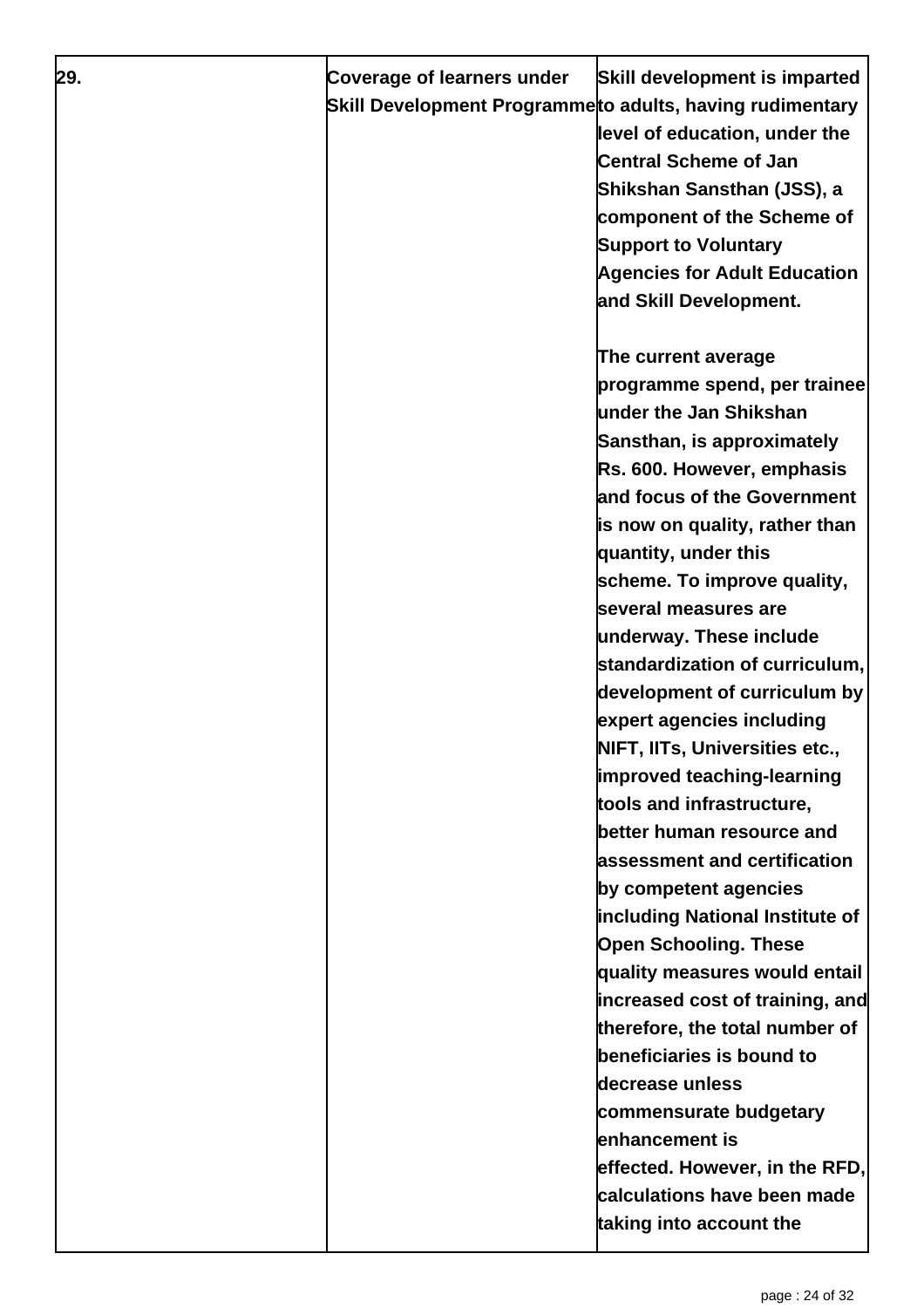|     |                                                                                                                              | existing financial norms of the<br>scheme.                                                                                                                                                                                                                                                                                                                                                                                                                                                                                                                                                                                                                                                                                                                                                                                                                                                                                                                                                                                                                                                         |
|-----|------------------------------------------------------------------------------------------------------------------------------|----------------------------------------------------------------------------------------------------------------------------------------------------------------------------------------------------------------------------------------------------------------------------------------------------------------------------------------------------------------------------------------------------------------------------------------------------------------------------------------------------------------------------------------------------------------------------------------------------------------------------------------------------------------------------------------------------------------------------------------------------------------------------------------------------------------------------------------------------------------------------------------------------------------------------------------------------------------------------------------------------------------------------------------------------------------------------------------------------|
| 30. | <b>Operationalisation of</b><br>Saakshar Bharat Programme<br>in low female literacy districts confined to districts that had | The Saakshar Bharat is not a<br>universal programme. It is<br>adult female literacy of 50% or<br>less, as per 2001 Census. The<br><b>Government had approved</b><br>implementation of the<br>programme in a phased<br>manner and number of<br>districts sanctioned in a<br>particular year is dependent<br>on the budget available in a<br>particular financial year and<br>the capacity of the States to<br>implement the<br>programme. The<br>operationalisation of the<br>programme in a district<br>implies sanction of the funds<br>up to district level and<br>constitution of the<br>committees etc. and setting<br>up of the infrastructure to<br>implement the programme at<br>the level of Zilla Siksha<br>Samiti. The identification of<br>potential adult learners has a<br>long drawn process that<br>entails house to house survey<br>in a gram panchayat. After the<br>learners have been identified,<br>they are enrolled for teaching-<br>learning that lasts about six<br>months followed by<br>assessment. All these<br>indicators are covered in<br>other segments of the RFD. |
|     |                                                                                                                              |                                                                                                                                                                                                                                                                                                                                                                                                                                                                                                                                                                                                                                                                                                                                                                                                                                                                                                                                                                                                                                                                                                    |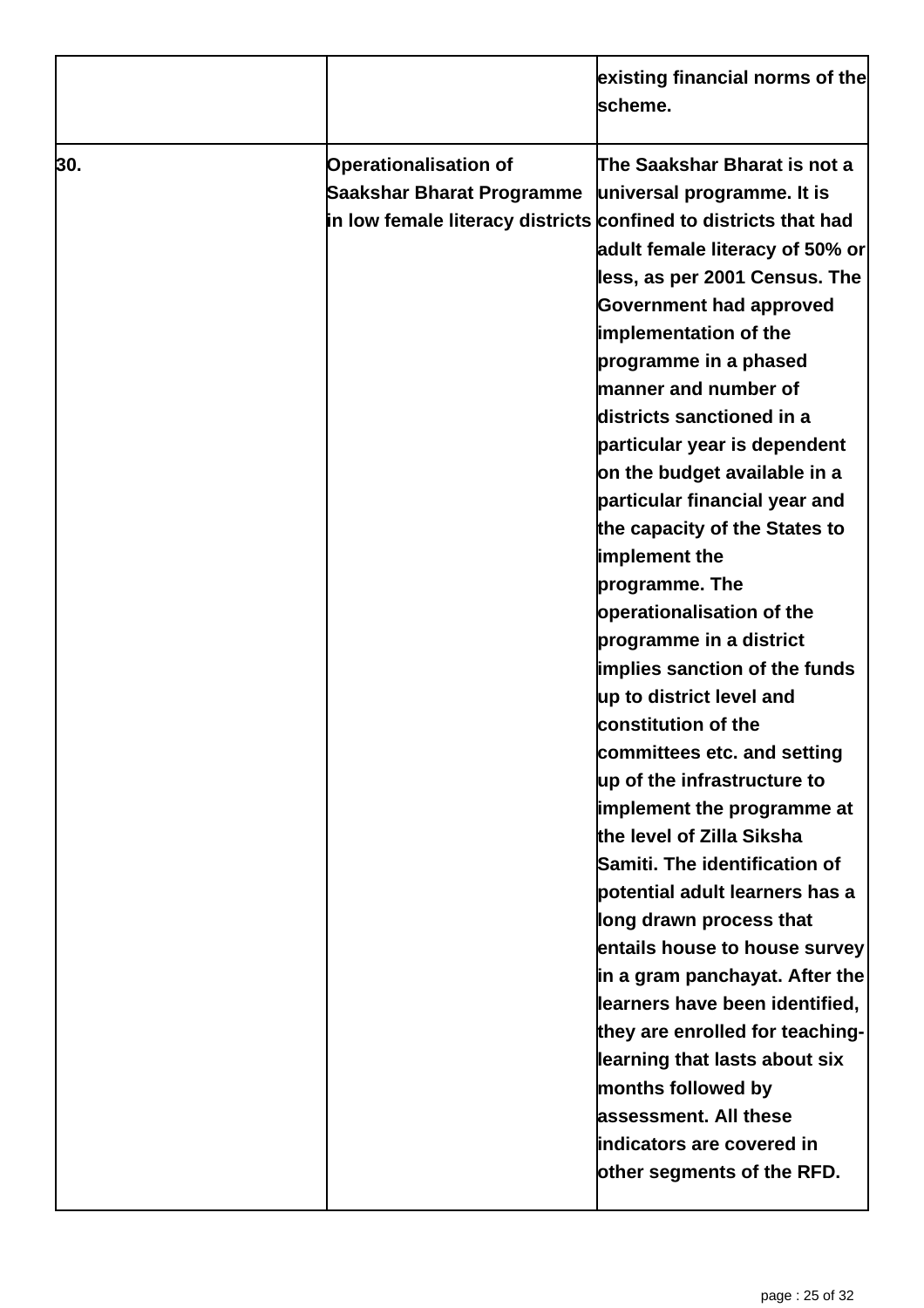**Note : Measurement Methodology for the Success Indicators has not been discussed separately as they are self evident from Sections 2 and 3. Acronym used** 

- **AE: Adult Education AIE: Alternative and Innovative Education ARC: Administrative Reforms Commission AWP&B: Annual Work Plan and Budget CBSE: Central Board of Secondary Education CCE: Comprehensive and Continuous Evaluation C-DAC: Center for Development of Advanced Computing CEP: Continuing Education Programme CTES: Colleges of Teacher Education CTSA: Central Tibetan School Administration DIETs: District Institute of Education and Training DISE: District Information System for Education EFA: Education for All EFC: Expenditure Finance Committee EGS: Education Guarantee Scheme FCI: Food Corporation of India IASEs: Institutes for Advanced Studies in Education ICT:** Information and Communication Technology **IEDSS: Inclusive Education for the Disabled at Secondary Stage IIT:** Indian Institute of Technology **IVRS: Interactive Voice Response System JSS: Jan Shikshan Sansthan KGBV: Kasturba Gandhi Balika Vidyalaya KVS: Kendriya Vidyalaya Sangathan MDG: Millennium Development Goals MDM: Mid Day Meal MHRD: Ministry of Human Resource Development MIS: Management Information System MME: Management Monitoring and Evaluation MTs: Master Trainers NCLP: National Child Labour Project NCTE: National Council for Teacher Education NCERT: National Council of Educational Research and Training NCTE: National Council for Teacher Education NIFT: National Institute of Fashion Technology NIOS: National Institute of Open Schooling NVS: Navodaya Vidyalaya Samiti OBC: Other Backward Caste**
- **PAB: Project Approval Board**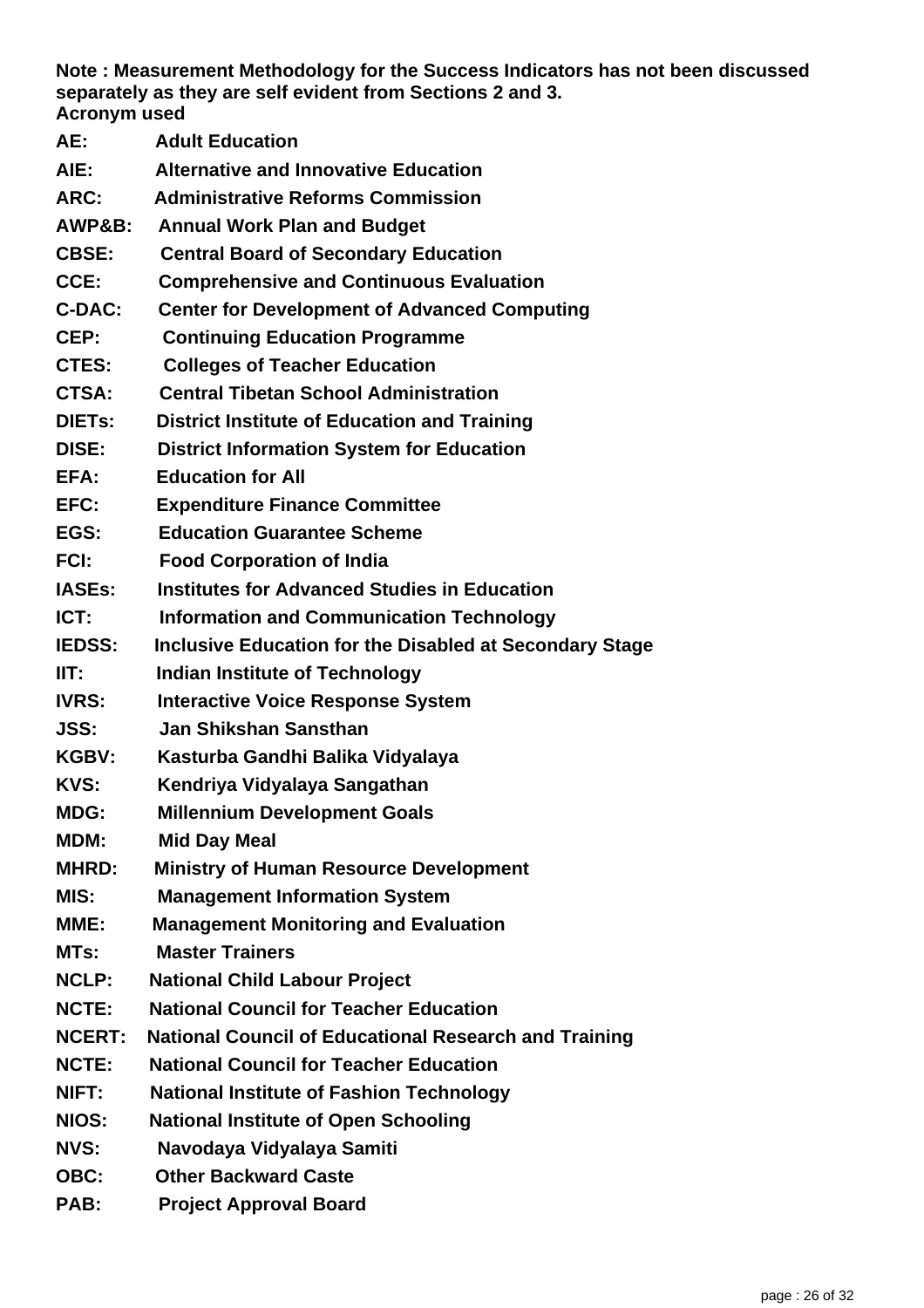**PPP: Public Private Partnership PRI: Panchayati Raj Institution PTR: Pupil Teacher Ratio RMSA: Rashtriya Madhyamik Shiksha Abhiyan RTE: Right of Children to Free and Compuilsory Education SC: Scheduled Castes SCERTs: State Council of Educational Research and Training ST: Scheduled Tribes SRCs: State Resource Centres SRS: Software Requirement System SSA: Sarva Shiksha Abhiyan SES: Selected Educational Statistics UNICEF: United Nations International Children's Emergency Fund UT: Union Territory VTs: Voluntary Teachers**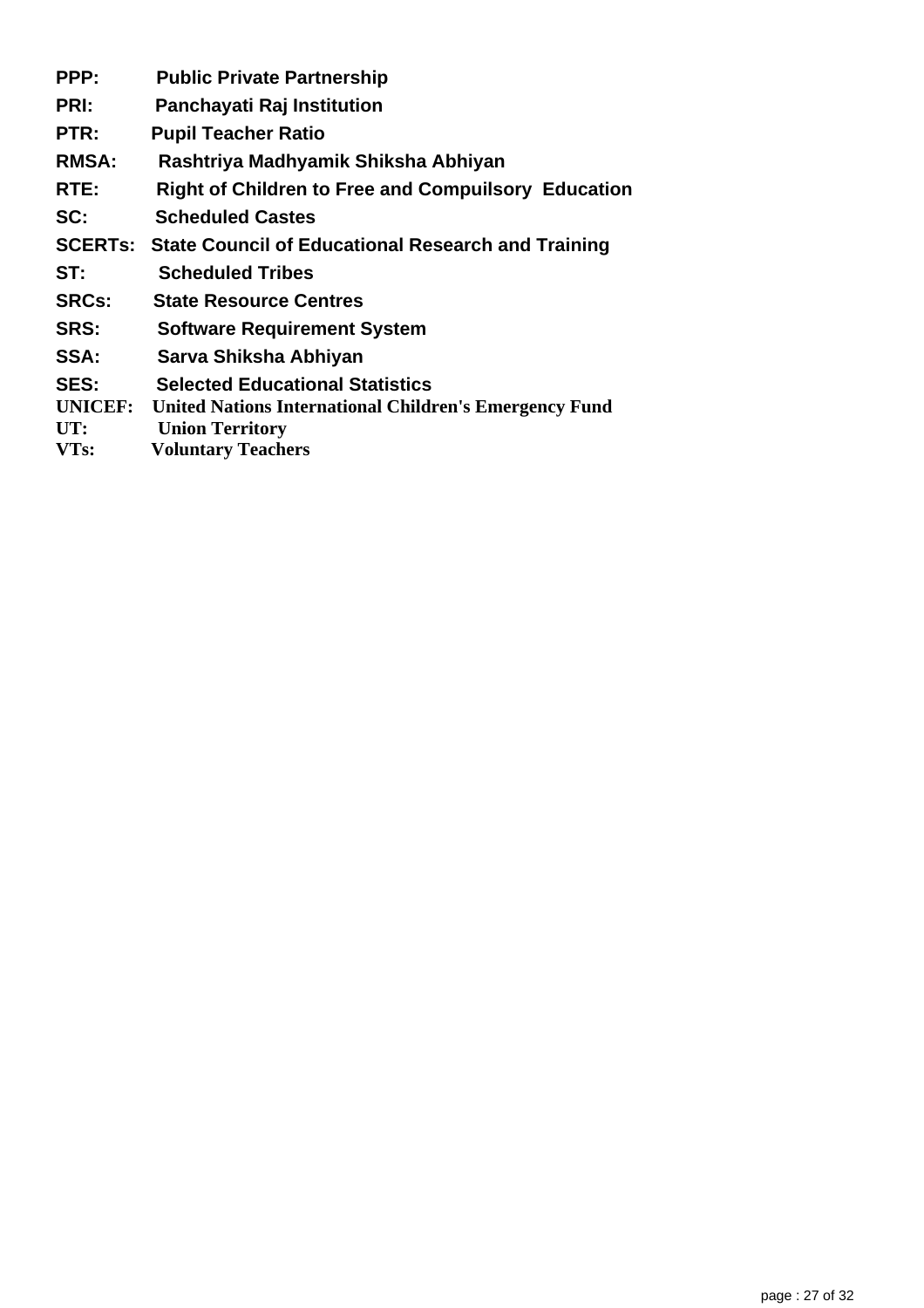#### **Section 5: Specific Performance Requirements from other Departments**

#### **Section –5: Specific Performance Requirements from Other Departments**

| <b>Department</b><br>/ Ministries                   | <b>Relevant</b><br><b>Success</b><br>Indicator                                                         | What do you<br>need?                                                                                                                                                          | Why do you<br>need it?                                                                                  | How much you What happens<br>need?             | if you do not<br>get it?                                                                                    |
|-----------------------------------------------------|--------------------------------------------------------------------------------------------------------|-------------------------------------------------------------------------------------------------------------------------------------------------------------------------------|---------------------------------------------------------------------------------------------------------|------------------------------------------------|-------------------------------------------------------------------------------------------------------------|
| · IFD Wing of<br><b>MHRD/Ministry</b><br>of Finance | Timely release<br>of funds for<br>implementation<br>of Programmes<br>and schemes                       | <b>Timely funds</b><br>for sustained<br>continuity of<br>programmes<br>and schemes                                                                                            | To achieve<br>objectives of<br>programmes<br>and schemes                                                | commitment                                     | Full support and it would hamper<br>the<br>achievement of<br>National targets<br>and programme<br>outcomes. |
| State/UT<br>Governments                             | Construction of<br>schools/class<br>rooms/hostels<br>Providing Mid-<br>Day Meals to<br>school children | Submission of<br><b>Annual Plan</b><br>proposals<br>Contribution of<br>matching budget<br>and efficient<br>programme<br>implementation<br>Submission of<br>periodical reports | For effective<br>implementation<br>and to achieve<br>the objectives of<br>the programmes<br>and schemes | commitment                                     | Full support and it would hamper<br>the<br>achievement of<br>national targets<br>and programme<br>outcomes  |
| · Ministry of<br>Rural<br>Development               | Increase in the<br>number of<br>schools with<br>drinking water<br>and toilet<br>facilities             | Provision<br>of Drinking<br>Water and<br><b>Toilet facilities</b><br>in schools.                                                                                              | To strengthen<br>education<br>facilities and<br>infrastructure                                          | Full support and it would hamper<br>commitment | the<br>achievements<br>of National<br>Targets and<br>Outcomes.                                              |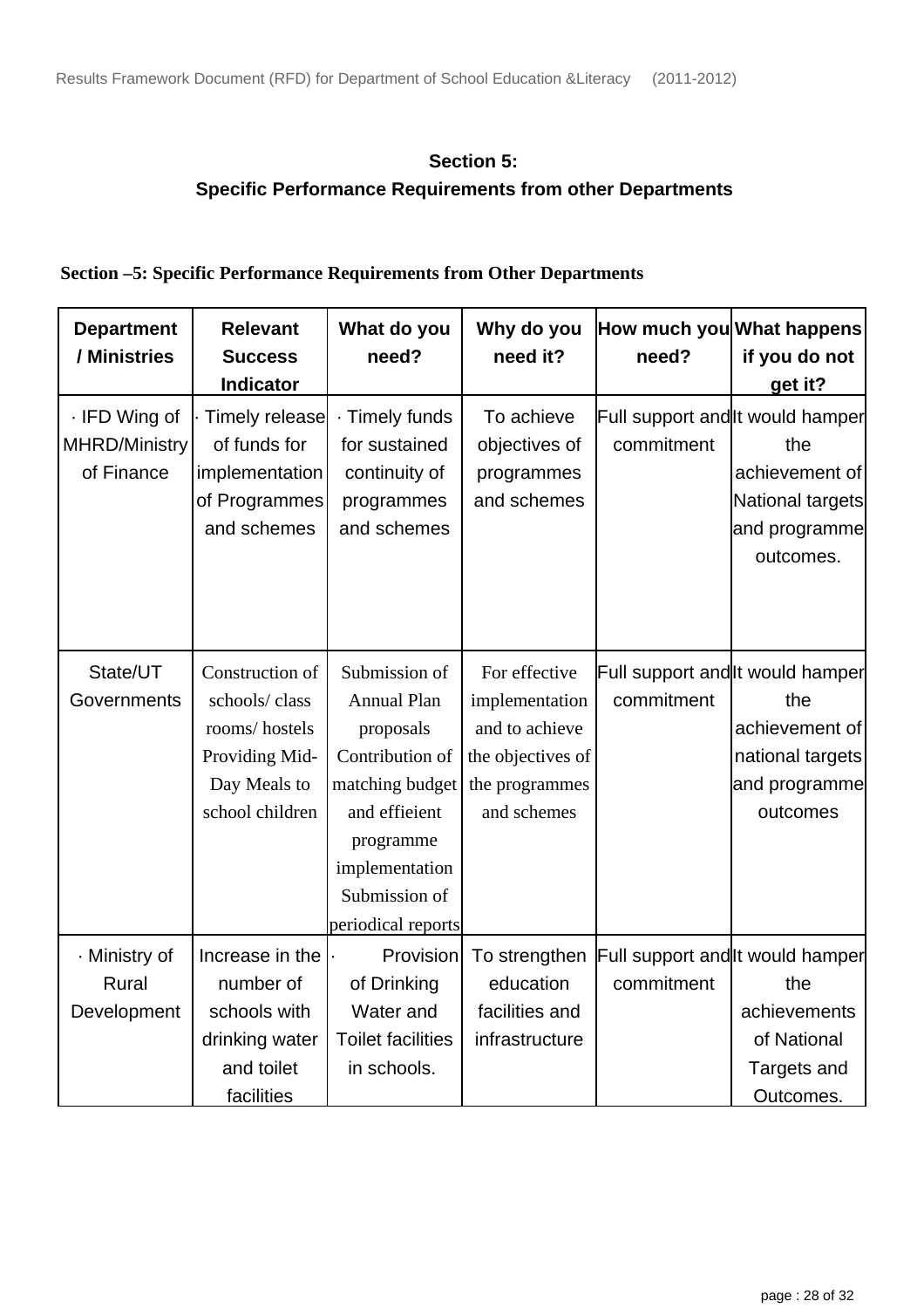| · Ministry of<br>Pancayati Raj                             | Capacity<br>building of<br>implementing<br>agencies                                              | To<br>promote local<br>self government                                                                                                                                                         | Sensitisation of<br>PRIs for<br>implementation<br>of Saakshar<br><b>Bharat</b> | commitment                                      | Full support and It would hamper<br>the<br>achievement of<br>National targets<br>and programme<br>outcomes.                                                                                                                                                       |
|------------------------------------------------------------|--------------------------------------------------------------------------------------------------|------------------------------------------------------------------------------------------------------------------------------------------------------------------------------------------------|--------------------------------------------------------------------------------|-------------------------------------------------|-------------------------------------------------------------------------------------------------------------------------------------------------------------------------------------------------------------------------------------------------------------------|
| Ministry of<br>Health and<br>Family Welfare<br><b>NRHM</b> | Health check-<br>up of all school<br>children for<br>optimising the<br>benefits of<br><b>MDM</b> | Provision of<br>micro nutrients<br>Vitamin A; IFA;<br>deworming and<br>promotion of<br>lodised salt as<br>well as ensuring<br>regular school<br>health check up<br>in convergence<br>with NRHM | Optimising the<br>benefit of<br><b>MDMS</b>                                    | Covering all<br>school children                 | In the absence<br>of the health<br>check up,<br>provision of Iron<br><b>Folic Acid</b><br>tablets, vitamin<br>A as well as de-<br>worming, the<br>health of the<br>children is likely<br>to be poor and<br>they may<br>ultimately drop<br>out from the<br>school. |
| Food<br>Corporation of<br>India (FCI) (for<br>MDM Scheme)  | <b>Provision of Mid</b><br>Day Meal to<br>schools                                                | Timely supply<br>of good quality<br>food grains<br>to State/ UT<br>Governments                                                                                                                 | For making<br>available the<br>food grains to<br>all the schools<br>in time.   | In accordance<br>of students in<br>classes 1-8. | Food cannot be<br>with the number made available to<br>children by the<br>schools for want<br>of food grains in<br>time;                                                                                                                                          |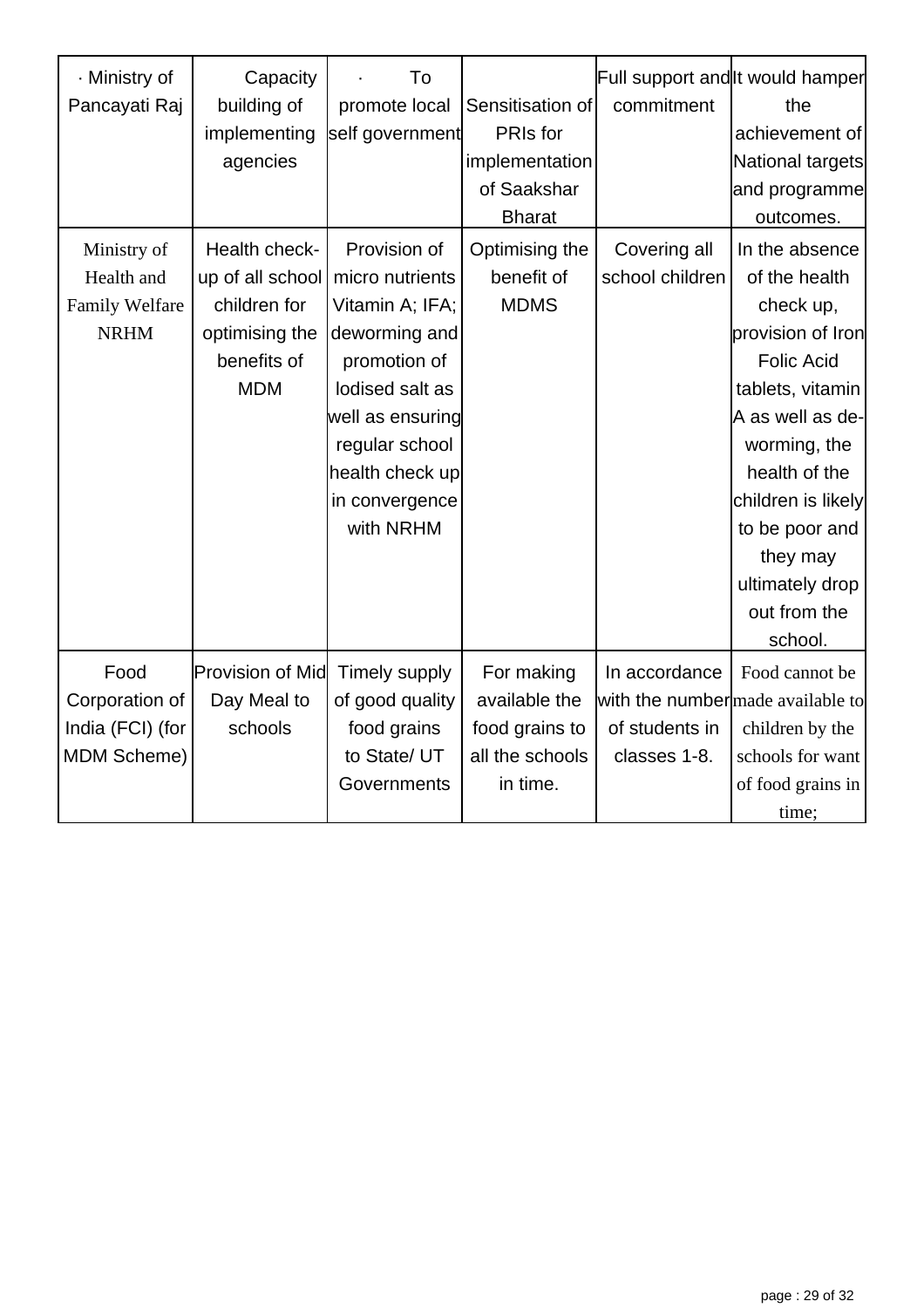| Department of  | <b>Extent of</b> | <b>Broadband</b>  | The CSS "ICT     | Full support   | The ICT          |
|----------------|------------------|-------------------|------------------|----------------|------------------|
| Telecommunical | broadband        | connectivity is a | in Schools"      |                | infrastructure   |
| tions          | connectivity in  | critical factor   | aims to bridge   |                | created would    |
|                | Government       | affecting the     | the digital      |                | be stand alone   |
|                | and              | success of the    | divide. A lot of |                | machines,        |
|                | Government       | <b>ICT</b>        | computer based   |                | resulting in its |
|                | aided            | programme.        | learning is      |                | sub optimal      |
|                | secondary and    |                   | intended to be   |                | utilisation. No  |
|                | higher           |                   | web based. A     |                | resource         |
|                | secondary        |                   | central web      |                | sharing across   |
|                | schools          |                   | based            |                | the country      |
|                |                  |                   | repository of    |                | would be         |
|                |                  |                   | teaching         |                | possible         |
|                |                  |                   | learning         |                |                  |
|                |                  |                   | material is      |                |                  |
|                |                  |                   | envisaged.       |                |                  |
|                |                  | Development of    | All reporting    | Timely         | The real time    |
|                |                  | Web-Portals is    | and monitoring   | development of | monitoring of    |
|                |                  | largely           | between Center   | websites       | schemes would    |
|                |                  | dependent on      | and States is to |                | not be possible, |
|                |                  | NIC.              | be web based     |                | telling on the   |
|                |                  |                   | gradually        |                | state of         |
|                |                  |                   |                  |                | limplementation. |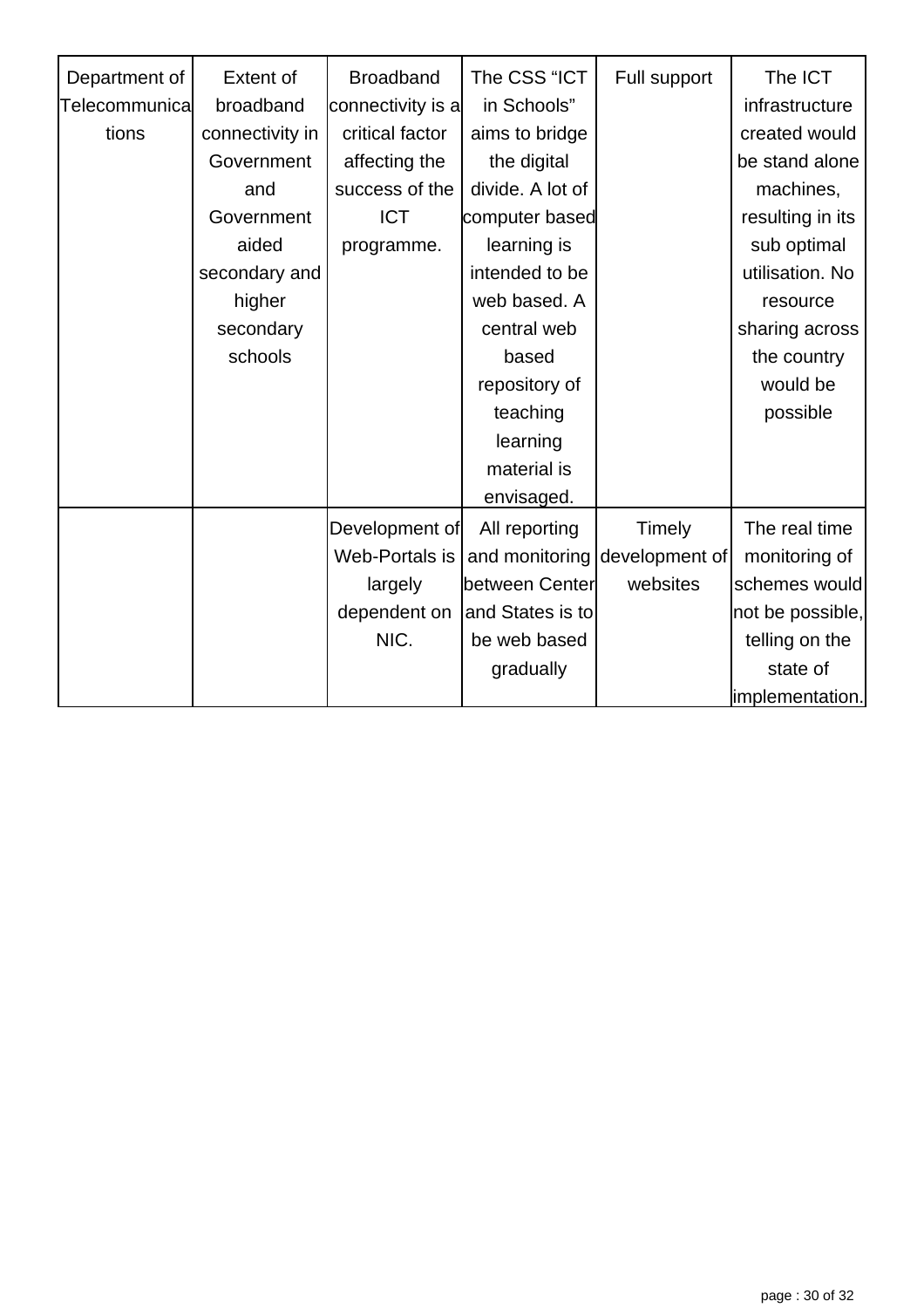# Section 6: OutCome/Impact of Department/Ministry

| OutCome/Impact of<br>Department/Ministry                              | Jointly responsible for<br>influencing this outcome /<br>impact with the following<br>department (s) /<br>ministry(ies)                                                                                                                                            | <b>Success Indicator</b>                                                 | FY 09/10 | FY 10/11 | FY 11/12       | FY 12/13 | FY 13/14 |
|-----------------------------------------------------------------------|--------------------------------------------------------------------------------------------------------------------------------------------------------------------------------------------------------------------------------------------------------------------|--------------------------------------------------------------------------|----------|----------|----------------|----------|----------|
| Increase in National Literacy<br>Rate from 74% to 80% by<br>2015      | National Literacy Mission<br>Authority, State Literacy<br>Mission Authority, Directorate<br>of Adult Education and<br>Panchayati Raj Institutions at<br>levels in states.                                                                                          | Total number of Adults made<br>Literate (in lakh)                        |          | 15       | 50             | 150      | 250      |
| 2 Decrease in Gender Gap<br>from 16.6 to 10% by 2015                  | National Literacy Mission<br>Authority, State Literacy<br>Mission Authority, Directorate<br>of Adult Education and<br>Panchayati Raj Institutions at<br>levels in states                                                                                           | Number of Women made<br>Literate (in lakh)                               |          | 12       | 40             | 120      | 200      |
| 3<br>Improving of Quality Adult<br>Education                          | National Literacy Mission<br>Authority, State Literacy<br>Mission Authority, Directorate<br>of Adult Education and<br>Panchayati Raj Institutions at<br>levels in states, Directorate of<br>Adult Education, Jan Shikshan<br>Sansthans, State Resource<br>Centres. | (a) Number of Adults covered<br>under Equivalency<br>programme (in lakh) |          |          | $\overline{1}$ | 3        | 5        |
| $4$ do                                                                | do                                                                                                                                                                                                                                                                 | (b) No. Of Adults covered in<br>Skill Devleopment (in lakh)              | 5.0      | 5.5      | 4.0            | 3.20     | 3.0      |
| 5 Access: Expansion of quality<br>school and adult education          | <b>State Education Departments</b>                                                                                                                                                                                                                                 | New secondary schools<br>approved                                        |          | 2000     | 2700           | 3000     | 3000     |
| 6 Equity: Inclusion of<br>disadvantaged groups and<br>weaker sections | <b>State Education Departments</b>                                                                                                                                                                                                                                 | (a) Number of girls provided<br>accommodation in the girls'<br>hostels   |          | 40000    | 40000          | 50000    | 50000    |
| 7 do                                                                  | do                                                                                                                                                                                                                                                                 | (b) Coverage of disabled<br>children with special needs                  | 1,15,000 | 1,46,000 | 90,000         | 1,00,000 | 1,00,000 |
| 8 Preventing class room<br>hunger through regular                     | Department of School<br>Education & Literacy,                                                                                                                                                                                                                      | Number of days MDM is<br>served in a year in primary/                    | 200/220  | 200/220  | 200/220        | 200/220  | 200/220  |